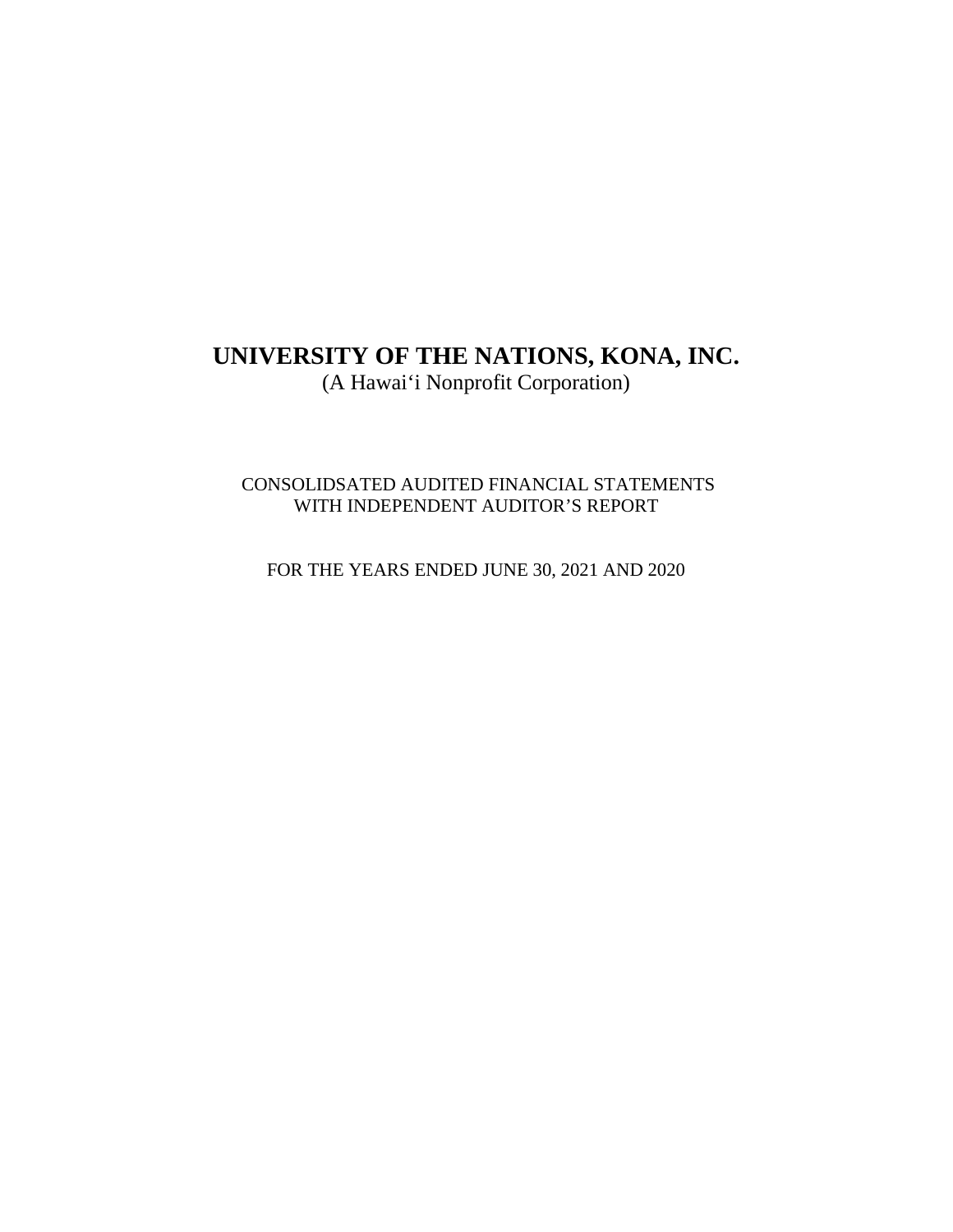## *Contents*

Page

| <b>Independent Auditor's Report</b>                             |        |
|-----------------------------------------------------------------|--------|
| <b>Consolidated Financial Statements:</b>                       |        |
| <b>Consolidated Statements of Financial Position</b>            | 3      |
| Consolidated Statements of Activities and Changes in Net Assets | 5      |
| <b>Consolidated Statements of Functional Expenses</b>           | 6      |
| <b>Consolidated Statements of Cash Flows</b>                    | $\tau$ |
| <b>Notes to Consolidated Financial Statements</b>               | 9      |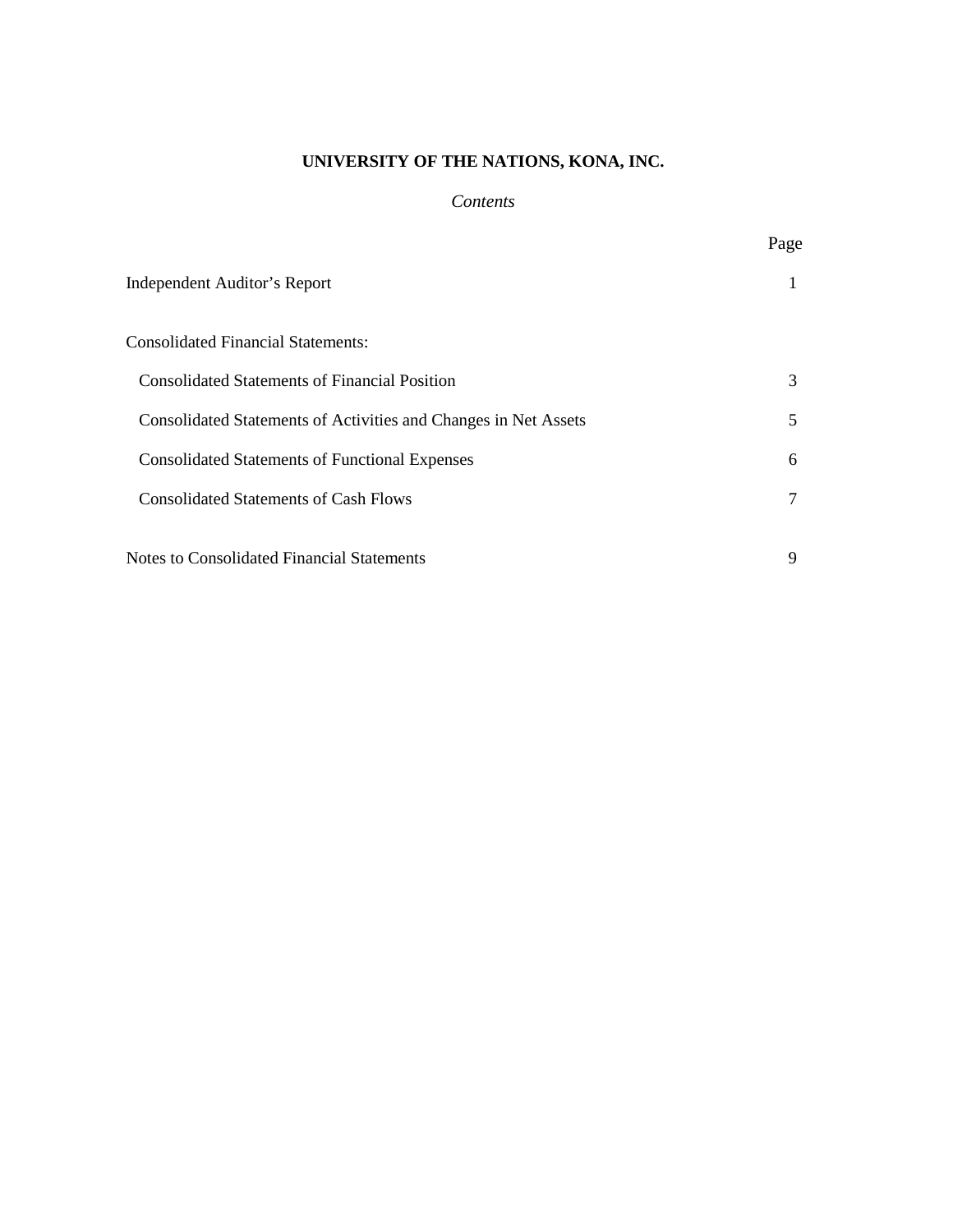

## INDEPENDENT AUDITOR'S REPORT

To the Board of Trustees and Management of University of the Nations, Kona, Inc. Kailua-Kona, Hawaii 96740

We have audited the accompanying consolidated financial statements of University of the Nations, Kona, Inc. (a nonprofit corporation), which comprise the consolidated statements of financial position as of June 30, 2021 and 2020, and the related statements of activities and changes in net assets, functional expenses and cash flows for the years then ended, and the related notes to the consolidated financial statements.

#### **Management's Responsibility for the Financial Statements**

Management is responsible for the preparation and fair presentation of these consolidated financial statements in accordance with accounting principles generally accepted in the United States of America; this includes the design, implementation, and maintenance of internal control relevant to the preparation and fair presentation of financial statements that are free from material misstatement, whether due to fraud or error.

#### **Auditor's Responsibility**

Our responsibility is to express an opinion on these consolidated financial statements based on our audits. We conducted our audits in accordance with auditing standards generally accepted in the United States of America. Those standards require that we plan and perform the audit to obtain reasonable assurance about whether the consolidated financial statements are free from material misstatement.

An audit involves performing procedures to obtain audit evidence about the amounts and disclosures in the consolidated financial statements. The procedures selected depend on the auditor's judgment, including the assessment of the risks of material misstatement of the consolidated financial statements, whether due to fraud or error. In making those risk assessments, the auditor considers internal control relevant to the entity's preparation and fair presentation of the consolidated financial statements in order to design audit procedures that are appropriate in the circumstances, but not for the purpose of expressing an opinion on the effectiveness of the entity's internal control. Accordingly, we express no such opinion. An audit also includes evaluating the appropriateness of accounting policies used and the reasonableness of significant accounting estimates made by management, as well as evaluating the overall presentation of the consolidated financial statements.

We believe that the audit evidence we have obtained is sufficient and appropriate to provide a basis for our audit opinion.

Maui: Big Island: Big Island: Big Island: Big Island: Big Island: Big Island: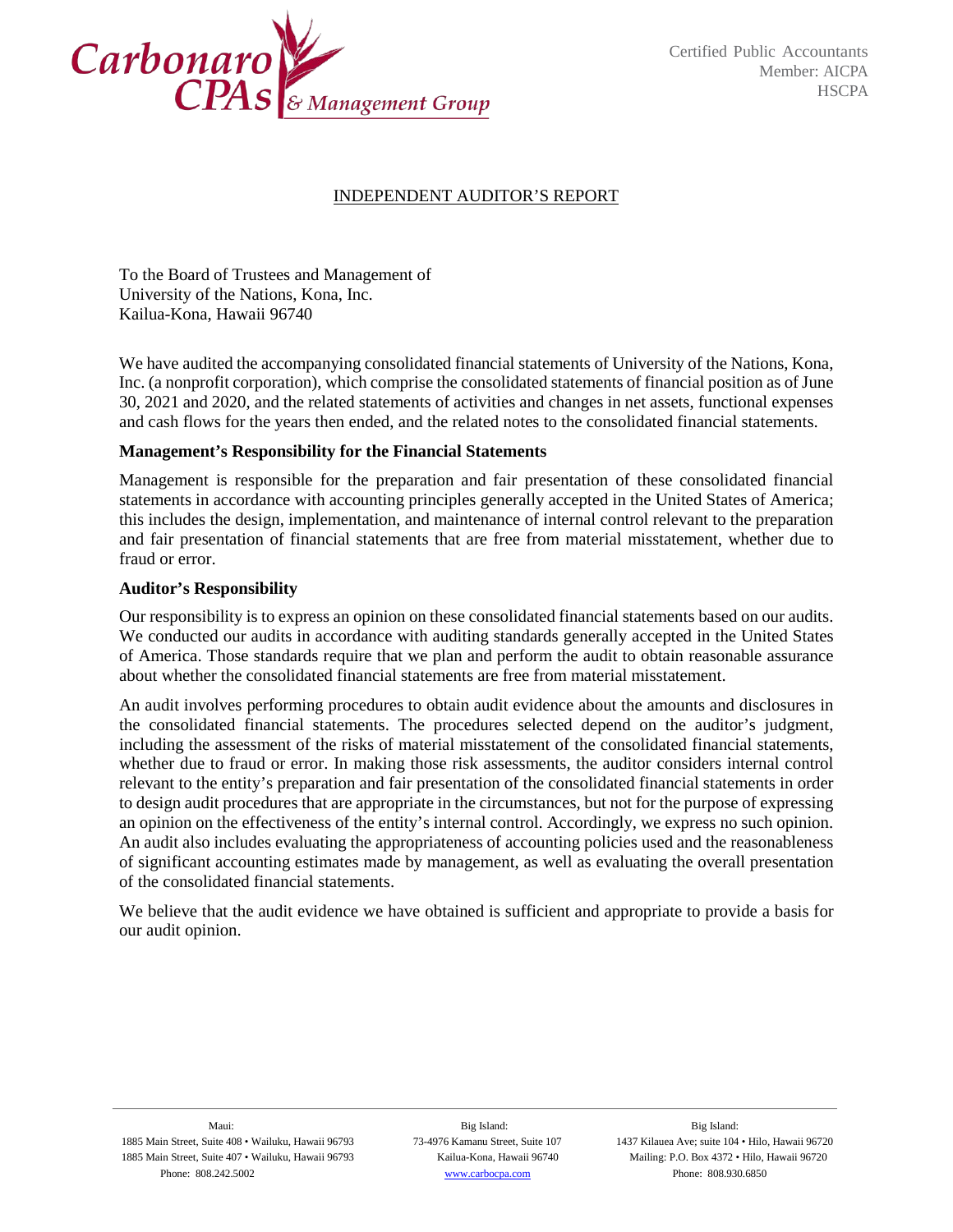## **Opinion**

In our opinion, the consolidated financial statements referred to above present fairly, in all material respects, the consolidated financial position of the University of the Nations, Kona, Inc. as of June 30, 2021 and 2020, and the changes in its net assets and its cash flows for the years then ended in accordance with accounting principles generally accepted in the United States of America.

Carbonaro CPAs and Management Group

Kona, Hawaii November 30, 2021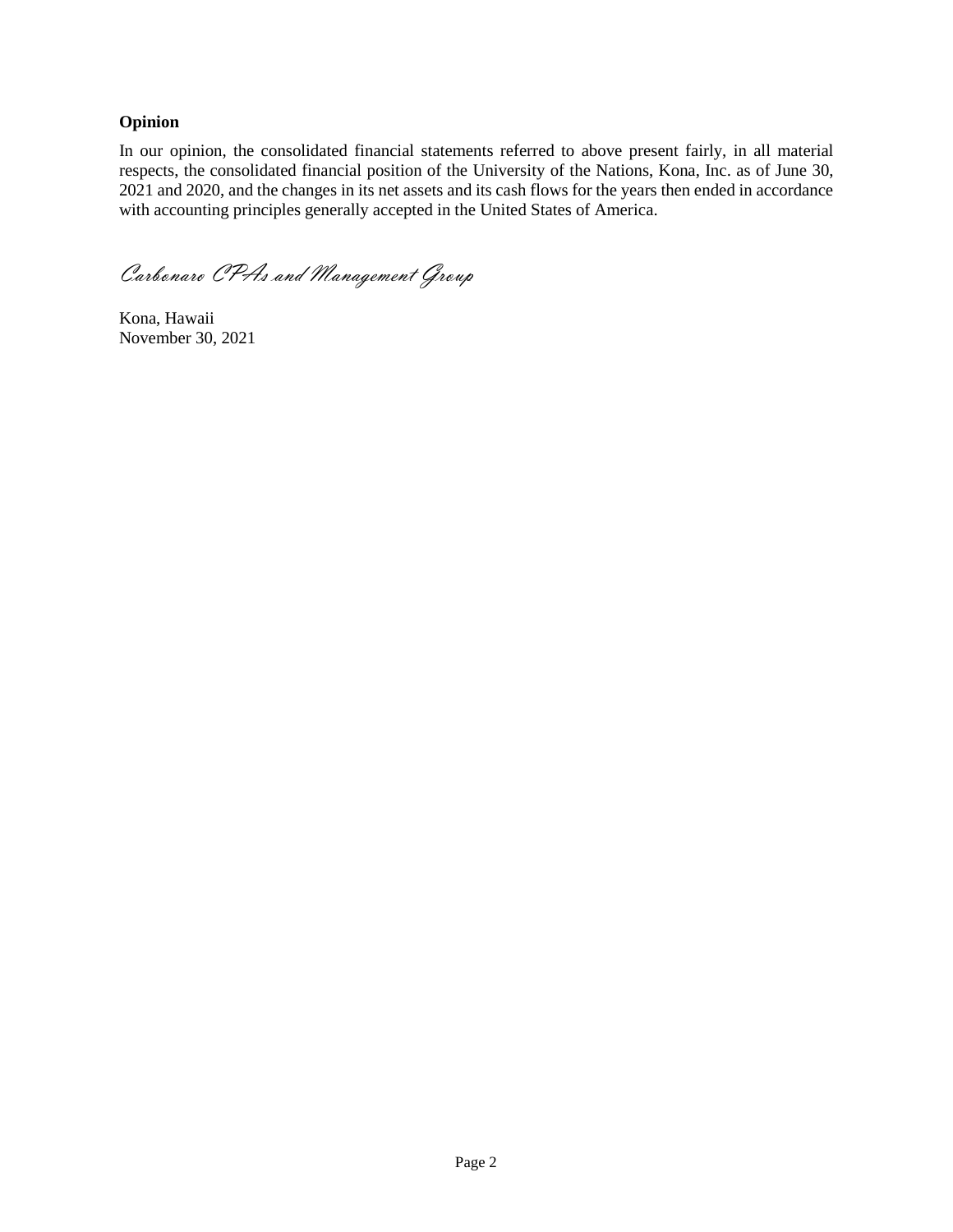#### Consolidated Statements of Financial Position As of June 30, 2021 and 2020

#### **ASSETS**

|                                                           |    | 2021         | 2020             |
|-----------------------------------------------------------|----|--------------|------------------|
| <b>CURRENT ASSETS</b>                                     |    |              |                  |
| Cash and Cash Equivalents (Notes 2 and 10)                | \$ | 3,611,751    | \$<br>2,300,662  |
| Cash Advances (Note 2)                                    |    | 313,318      | 10,800           |
| Accounts Receivable, Net (Note 2)                         |    | 76,171       | 25,052           |
| Inventory (Note 2)                                        |    | 12,486       | 18,384           |
| Prepaid Expenses                                          |    | 9,352        | 13,575           |
| <b>Total Current Assets</b>                               |    | 4,023,078    | 2,368,473        |
| FIXED ASSETS (Note 2)                                     |    |              |                  |
| Land                                                      |    | 9,319,312    | 9,291,209        |
| <b>Buildings</b>                                          |    | 29,632,697   | 29,650,252       |
| Furniture and Equipment                                   |    | 1,469,027    | 1,168,052        |
| Vehicles                                                  |    | 603,620      | 611,870          |
| Assets in Progress                                        |    | 4,903,144    | 4,704,453        |
| Less Accumulated Depreciation                             |    | (11,204,117) | (10,214,113)     |
| <b>Net Fixed Assets</b>                                   |    | 34,723,683   | 35, 211, 723     |
| NON-CURRENT ASSETS                                        |    |              |                  |
| Restitution Receivable (Note 3)                           |    | 197,687      | 197,687          |
| Investments in Hualalai Condominiums (Notes 5, 9, and 11) |    | 2,910,000    | 2,910,000        |
| <b>Total Non-Current Assets</b>                           |    | 3,107,687    | 3,107,687        |
| <b>TOTAL ASSETS</b>                                       | S  | 41,854,448   | \$<br>40,687,883 |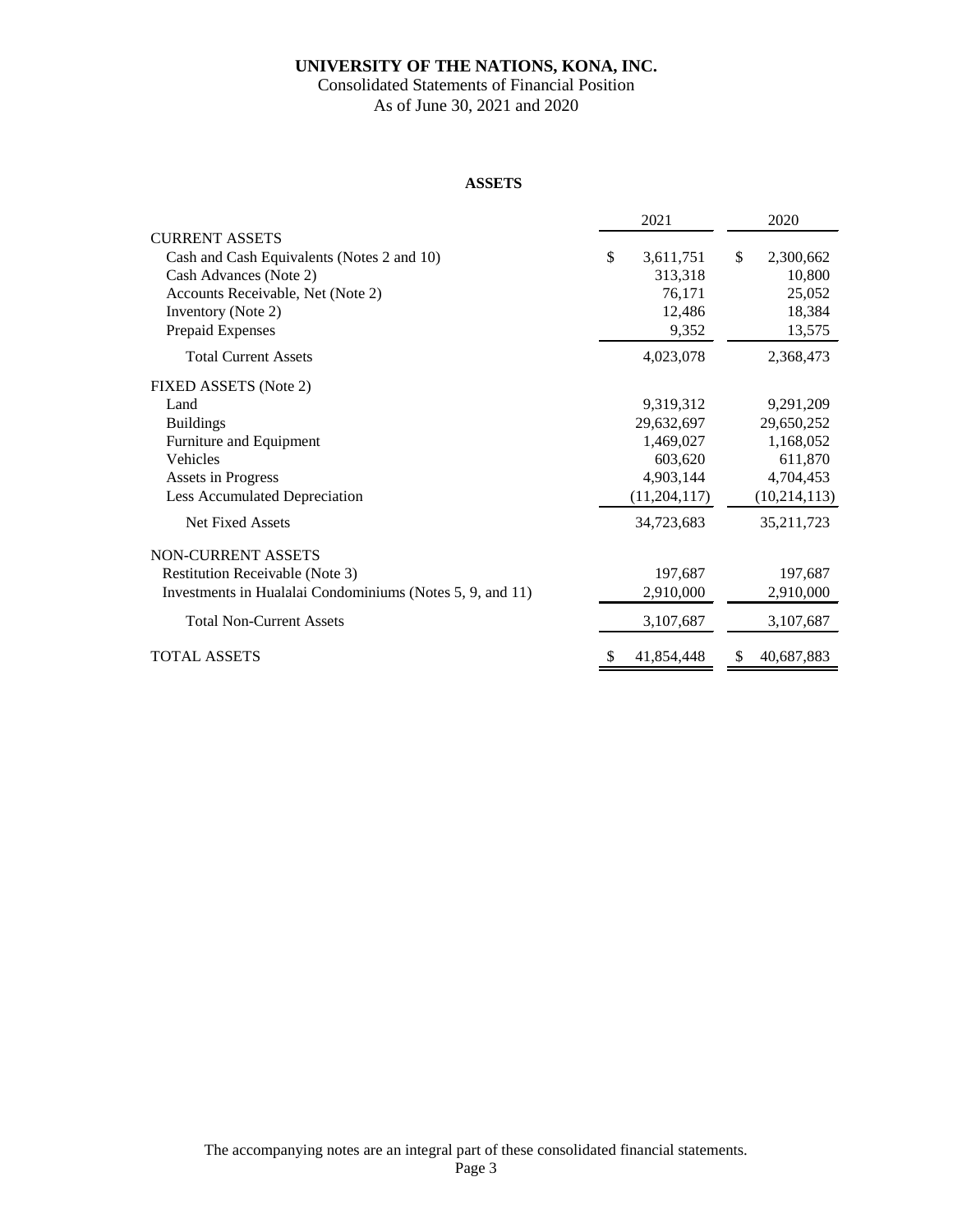#### Consolidated Statements of Financial Position As of June 30, 2021 and 2020

## **LIABILITIES AND NET ASSETS**

|                                              | 2021 |              |    | 2020         |  |  |
|----------------------------------------------|------|--------------|----|--------------|--|--|
| <b>CURRENT LIABILITIES</b>                   |      |              |    |              |  |  |
| Accounts Payable and Accrued Expenses        | \$   | 760,496      | \$ | 704,110      |  |  |
| Mortgages Payable - Current Portion (Note 7) |      | 178,375      |    | 170,578      |  |  |
| Line of Credit Payable (Note 8)              |      |              |    | 200,000      |  |  |
| Ahualani Note Payable (Note 5)               |      | 180,000      |    | 250,000      |  |  |
| Deferred Tuition and Fees Revenue (Note 2)   |      | 1,145,066    |    | 587,374      |  |  |
| <b>Total Current Liabilities</b>             |      | 2,263,937    |    | 1,912,062    |  |  |
| <b>LONG-TERM LIABILITES</b>                  |      |              |    |              |  |  |
| Mortgages Payable (Note 7)                   |      | 4,204,118    |    | 4,383,305    |  |  |
| <b>Total Long-Term Liabilities</b>           |      | 4,204,118    |    | 4,383,305    |  |  |
| <b>TOTAL LIABILITIES</b>                     |      | 6,468,055    |    | 6,295,367    |  |  |
| NET ASSETS (Note 4)                          |      |              |    |              |  |  |
| Net Assets Without Donor Restrictions        |      | 32, 157, 475 |    | 31,190,857   |  |  |
| Net Assets With Donor Restrictions           |      | 3,228,918    |    | 3,201,659    |  |  |
| <b>Total Net Assets</b>                      |      | 35,386,393   |    | 34, 392, 516 |  |  |
| TOTAL LIABILITIES AND NET ASSETS             | \$   | 41,854,448   | \$ | 40,687,883   |  |  |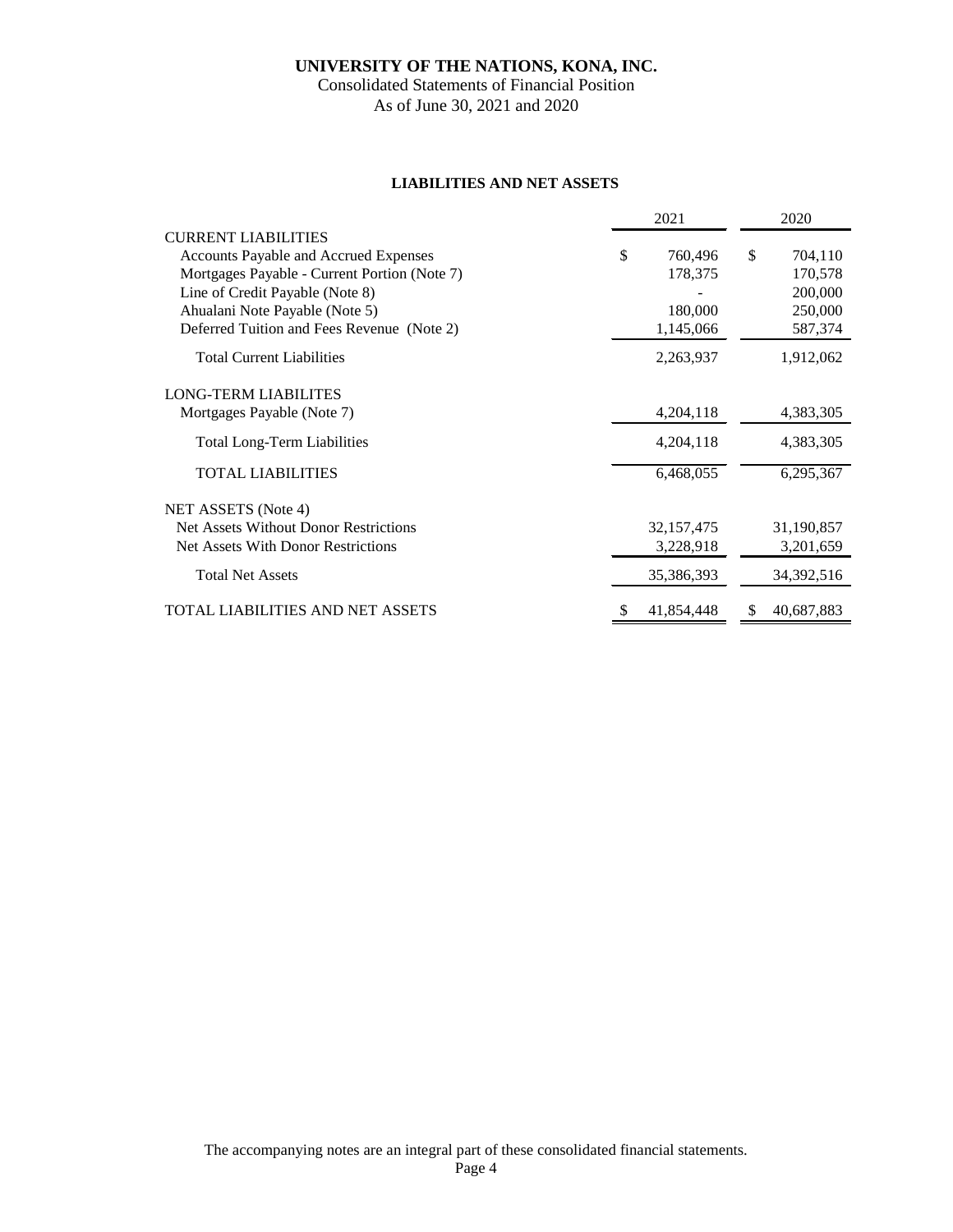## Consolidated Statements of Activities and Changes in Net Assets

For the Years Ended June 30, 2021 and 2020

|                                            |                      | 2021           |                 | 2020                        |              |            |  |  |
|--------------------------------------------|----------------------|----------------|-----------------|-----------------------------|--------------|------------|--|--|
|                                            | <b>Without Donor</b> | With Donor     | Total           | <b>Without Donor</b>        | With Donor   | Total      |  |  |
|                                            | Restrictions         | Restrictions   | 2021            | Restrictions                | Restrictions | 2020       |  |  |
| REVENUES AND OTHER SUPPORT                 |                      |                |                 |                             |              |            |  |  |
| Student and Staff Fees, Net                | \$<br>7,975,046      | \$             | 7,975,046<br>S. | $\mathcal{S}$<br>11,874,682 | \$           | 11,874,682 |  |  |
| <b>Contributions and Support</b>           | 1,049,510            | 11,457,618     | 12,507,128      | 478,450                     | 11,871,823   | 12,350,273 |  |  |
| Sales and Other Revenue                    | 343,475              |                | 343,475         | 574,016                     |              | 574,016    |  |  |
| Loss on Disposition of Assets (Note 14)    | (363, 337)           |                | (363, 337)      |                             |              |            |  |  |
| Net Rental Income on Investments in        |                      |                |                 |                             |              |            |  |  |
| Hualalai Condominiums, Net (Notes 5 and 9) | 22,097               | 54,946         | 77,043          | 10,761                      | 52,210       | 62,971     |  |  |
| Donations In-Kind (Note 12)                |                      |                |                 | 30,584                      |              | 30,584     |  |  |
| Net Assets Released from Restrictions      | 11,485,305           | (11, 485, 305) | ۰               | 11,389,711                  | (11,389,711) |            |  |  |
| <b>Total Public Support and Revenue</b>    | 20,512,096           | 27,259         | 20,539,355      | 24,358,204                  | 534,322      | 24,892,526 |  |  |
| <b>EXPENSES</b>                            |                      |                |                 |                             |              |            |  |  |
| Program Expense                            | 18,009,827           |                | 18,009,827      | 22,155,163                  |              | 22,155,163 |  |  |
| Management and General Expenses            | 1,359,545            |                | 1,359,545       | 2,038,493                   |              | 2,038,493  |  |  |
| <b>Fundraising Expense</b>                 | 176,106              |                | 176,106         | 281,503                     |              | 281,503    |  |  |
| <b>Total Expenses</b>                      | 19,545,478           |                | 19,545,478      | 24,475,159                  |              | 24,475,159 |  |  |
| <b>CHANGE IN NET ASSETS</b>                | 966,618              | 27,259         | 993,877         | (116, 955)                  | 534,322      | 417,367    |  |  |
| NET ASSETS, BEGINNING OF YEAR              | 31,190,857           | 3,201,659      | 34,392,516      | 31,307,812                  | 2,667,337    | 33,975,149 |  |  |
| NET ASSETS, END OF YEAR                    | 32, 157, 475         | 3,228,918      | 35,386,393      | 31,190,857<br>\$.           | 3,201,659    | 34,392,516 |  |  |

The accompanying notes are an integral part of these consolidated financial statements.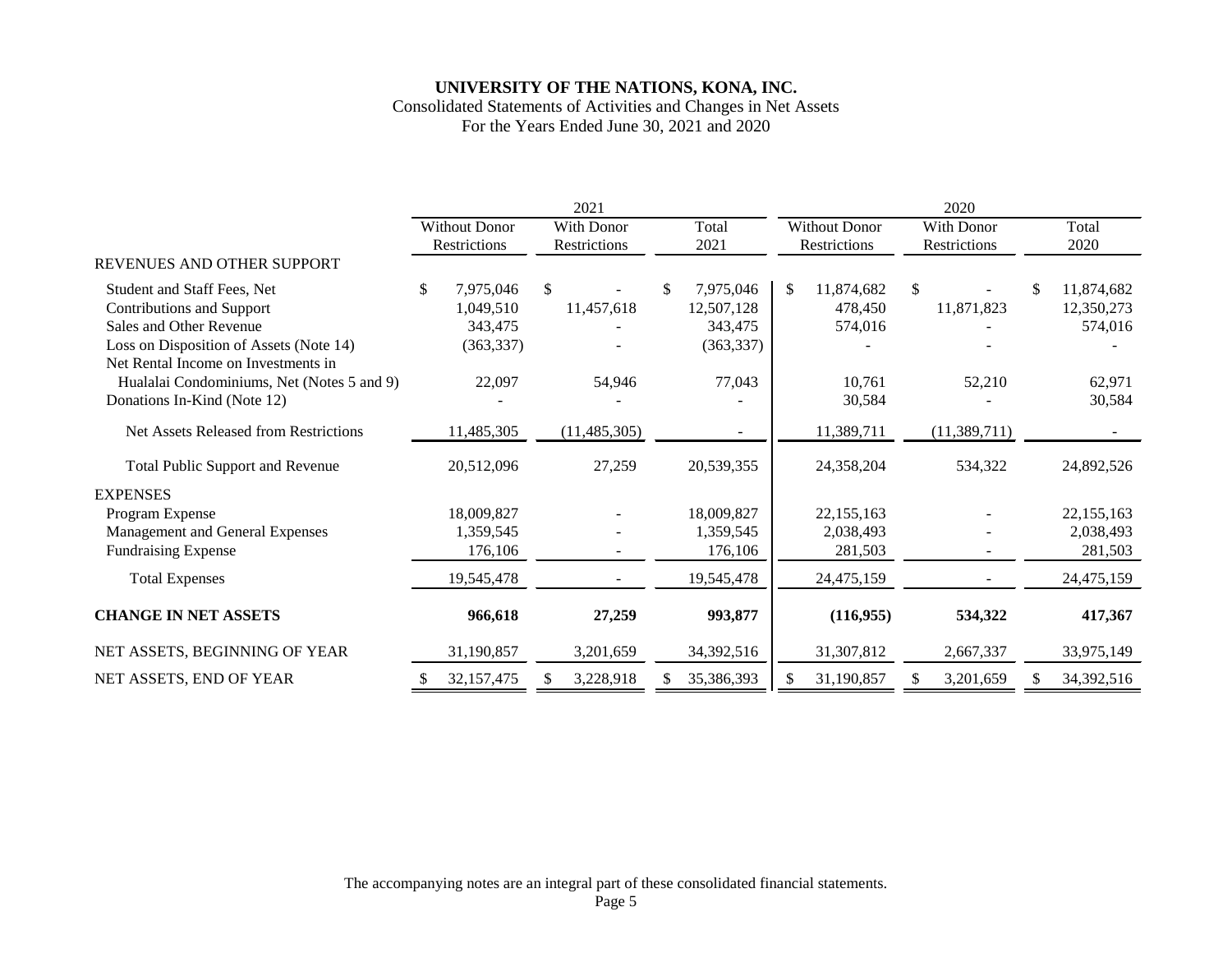Consolidated Statements of Functional Expenses For the Years Ended June 30, 2021 and 2020

|                                         | 2021 |            |               |            |               | 2020    |         |            |            |            |               |                          |             |         |     |            |
|-----------------------------------------|------|------------|---------------|------------|---------------|---------|---------|------------|------------|------------|---------------|--------------------------|-------------|---------|-----|------------|
|                                         |      | Program    |               | Management | Total         |         | Program |            | Management |            |               |                          |             | Total   |     |            |
|                                         |      | Services   | and General   |            | Fundraising   |         |         | 2021       |            | Services   |               | and General              | Fundraising |         |     | 2020       |
| <b>Missionary Payments</b>              |      | 10,057,960 | <sup>\$</sup> |            | <sup>\$</sup> |         | \$      | 10,057,960 | \$         | 9,807,142  | <sup>\$</sup> | $\overline{\phantom{a}}$ | \$          |         | \$. | 9,807,142  |
| <b>Outreach Services</b>                |      | 2,599,066  |               |            |               |         |         | 2,599,066  |            | 4,015,820  |               |                          |             |         |     | 4,015,820  |
| Occupancy                               |      | 1,145,689  |               | 204,385    |               | 13,625  |         | 1,363,699  |            | 1,500,212  |               | 267,630                  |             | 17,842  |     | 1,785,684  |
| Depreciation Expense                    |      | 929,226    |               | 232,307    |               |         |         | 1,161,533  |            | 943,492    |               | 235,874                  |             |         |     | 1,179,366  |
| <b>Contracted Services</b>              |      | 483,503    |               | 387,097    |               | 96,775  |         | 967,375    |            | 613,117    |               | 490,867                  |             | 122,717 |     | 1,226,701  |
| Food and Household                      |      | 666,711    |               | 166,678    |               |         |         | 833,389    |            | 1,432,248  |               | 358,062                  |             |         |     | 1,790,310  |
| Schools and Programs                    |      | 549,109    |               | 41,352     |               |         |         | 590,461    |            | 929,239    |               | 69,977                   |             |         |     | 999,216    |
| Donations                               |      | 579,757    |               |            |               |         |         | 579,757    |            | 1,081,715  |               |                          |             |         |     | 1,081,715  |
| Interest Expense (Note 7)               |      | 168,606    |               | 42,151     |               |         |         | 210,757    |            | 184,546    |               | 46,137                   |             |         |     | 230,683    |
| <b>Merchant Fees</b>                    |      | 140,960    |               | 60,413     |               |         |         | 201,373    |            | 222,117    |               | 95,194                   |             |         |     | 317,311    |
| <b>Information Technology</b>           |      | 129,470    |               | 39,925     |               | 29,944  |         | 199,339    |            | 302,373    |               | 93,245                   |             | 69,934  |     | 465,552    |
| Supplies and Small Equipment            |      | 149,096    |               | 39,723     |               | 9,931   |         | 198,750    |            | 364,112    |               | 97,009                   |             | 24,252  |     | 485,373    |
| Travel                                  |      | 103,169    |               | 25,792     |               |         |         | 128,961    |            | 289,078    |               | 72,270                   |             |         |     | 361,348    |
| <b>Equipment Rental and Maintenance</b> |      | 95,731     |               | 24,332     |               | 1,217   |         | 121,280    |            | 106,323    |               | 27,023                   |             | 1,351   |     | 134,697    |
| Cost of Sales and Services              |      | 98,227     |               | 5,192      |               |         |         | 103,419    |            | 136,535    |               | 7,216                    |             |         |     | 143,751    |
| Printing and Publications               |      | 46,498     |               | 6,038      |               | 7,850   |         | 60,386     |            | 146,714    |               | 19,050                   |             | 24,773  |     | 190,537    |
| Legal and Professional                  |      | 4,608      |               | 39,172     |               | 2,304   |         | 46,084     |            | 13,377     |               | 113,702                  |             | 6,688   |     | 133,767    |
| Telephone                               |      | 35,234     |               | 8,920      |               | 446     |         | 44,600     |            | 43,042     |               | 10,896                   |             | 546     |     | 54,484     |
| Accounting                              |      |            |               | 30,096     |               |         |         | 30,096     |            |            |               | 29,117                   |             |         |     | 29,117     |
| Postage and Shipping                    |      | 10,453     |               | 5,972      |               | 13,438  |         | 29,863     |            | 9,143      |               | 5,224                    |             | 11,754  |     | 26,121     |
| <b>Bad Debt Expense</b>                 |      | 11,568     |               |            |               |         |         | 11,568     |            |            |               |                          |             |         |     |            |
| Promotional                             |      | 5,186      |               |            |               | 576     |         | 5,762      |            | 14,818     |               |                          |             | 1,646   |     | 16,464     |
| <b>Total Operating Expenses</b>         |      | 18,009,827 |               | 1,359,545  | <b>S</b>      | 176,106 | -S      | 19,545,478 |            | 22,155,163 |               | 2,038,493                | S           | 281,503 | -S  | 24,475,159 |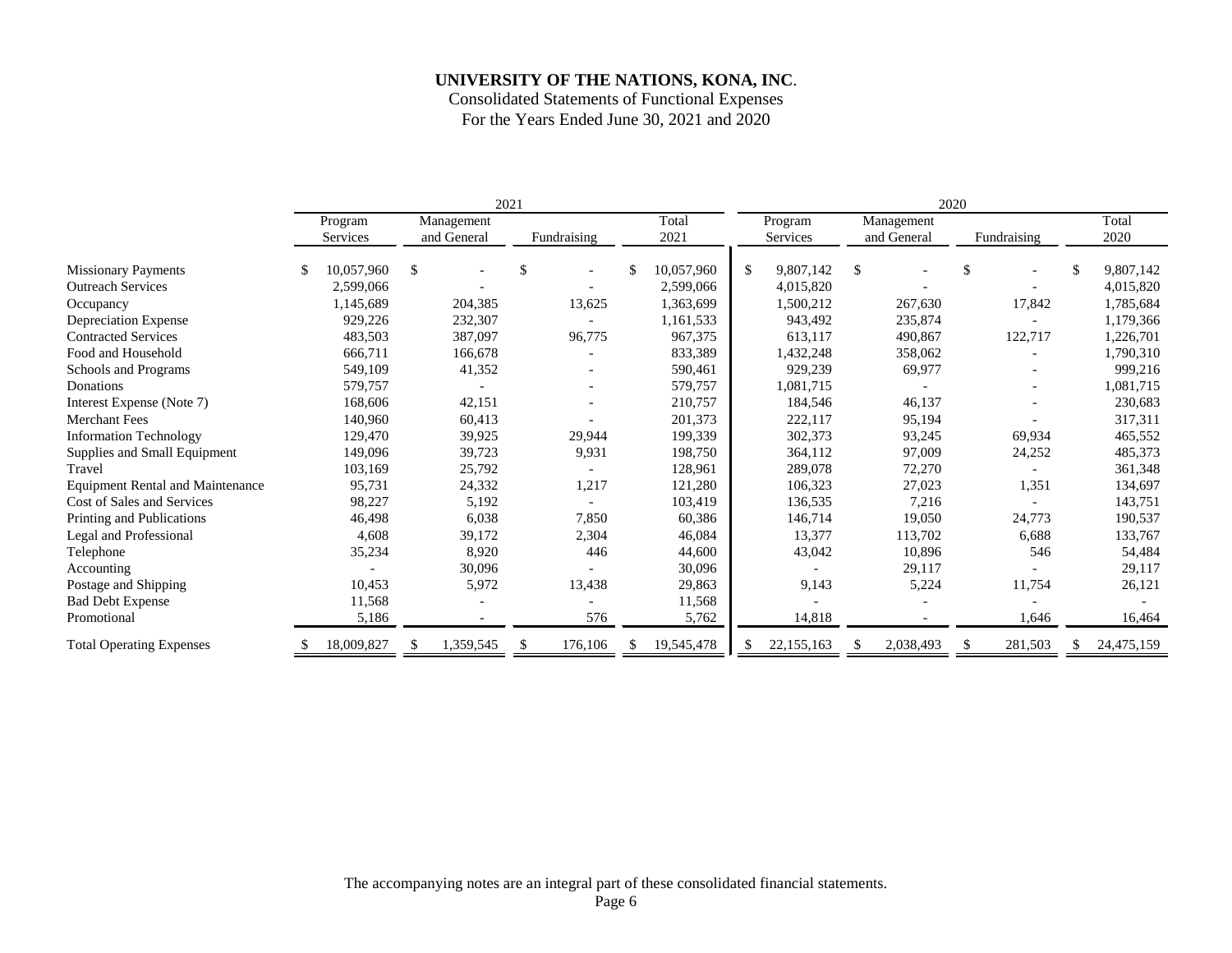Consolidated Statements of Cash Flows For the Years Ended June 30, 2021 and 2020

|                                                     |              | 2021       | 2020 |            |  |
|-----------------------------------------------------|--------------|------------|------|------------|--|
| <b>CASH FLOWS FROM OPERATING ACTIVITIES:</b>        |              |            |      |            |  |
| Change in Net Assets                                | $\mathbb{S}$ | 993,877    | \$   | 417,367    |  |
| Expense Items Not Requiring Current Cash:           |              |            |      |            |  |
| Depreciation                                        |              | 1,161,533  |      | 1,179,366  |  |
| Decrease in Cash Advances                           |              |            |      | 560,698    |  |
| <b>Bad Debts Expense</b>                            |              | 11,568     |      |            |  |
| Loss on Disposition, Sale of Assets                 |              | 363,337    |      | 9,826      |  |
| Decrease in Prepaid Expenses                        |              | 4,223      |      | 7,817      |  |
| Decrease in Inventory                               |              | 5,898      |      |            |  |
| Increase in Accounts Payable and Accrued Expenses   |              | 56,386     |      |            |  |
| Cash Received Not Related to Income or Expense:     |              |            |      |            |  |
| Decrease in Accounts Receivable                     |              |            |      | 44,155     |  |
| Decrease in Notes Receivable                        |              |            |      | 25         |  |
| Increase in Deferred Revenue                        |              | 557,692    |      |            |  |
| Income Items Not Creating Current Cash:             |              |            |      |            |  |
| Decrease in Deferred Revenue                        |              |            |      | (996, 426) |  |
| Donations In-Kind                                   |              |            |      | (30, 584)  |  |
| Increase in Accounts Receivable                     |              | (62, 687)  |      |            |  |
| Cash Paid Not Related to Current Income or Expense: |              |            |      |            |  |
| Increase in Cash Advances                           |              | (302, 518) |      |            |  |
| Decrease in Accounts Payable and Accrued Expenses   |              |            |      | (723, 720) |  |
| Increase in Inventory                               |              |            |      | (390)      |  |
| Net Cash Provided by Operating Activities           | \$           | 2,789,309  | \$   | 468,134    |  |

Continued on Next Page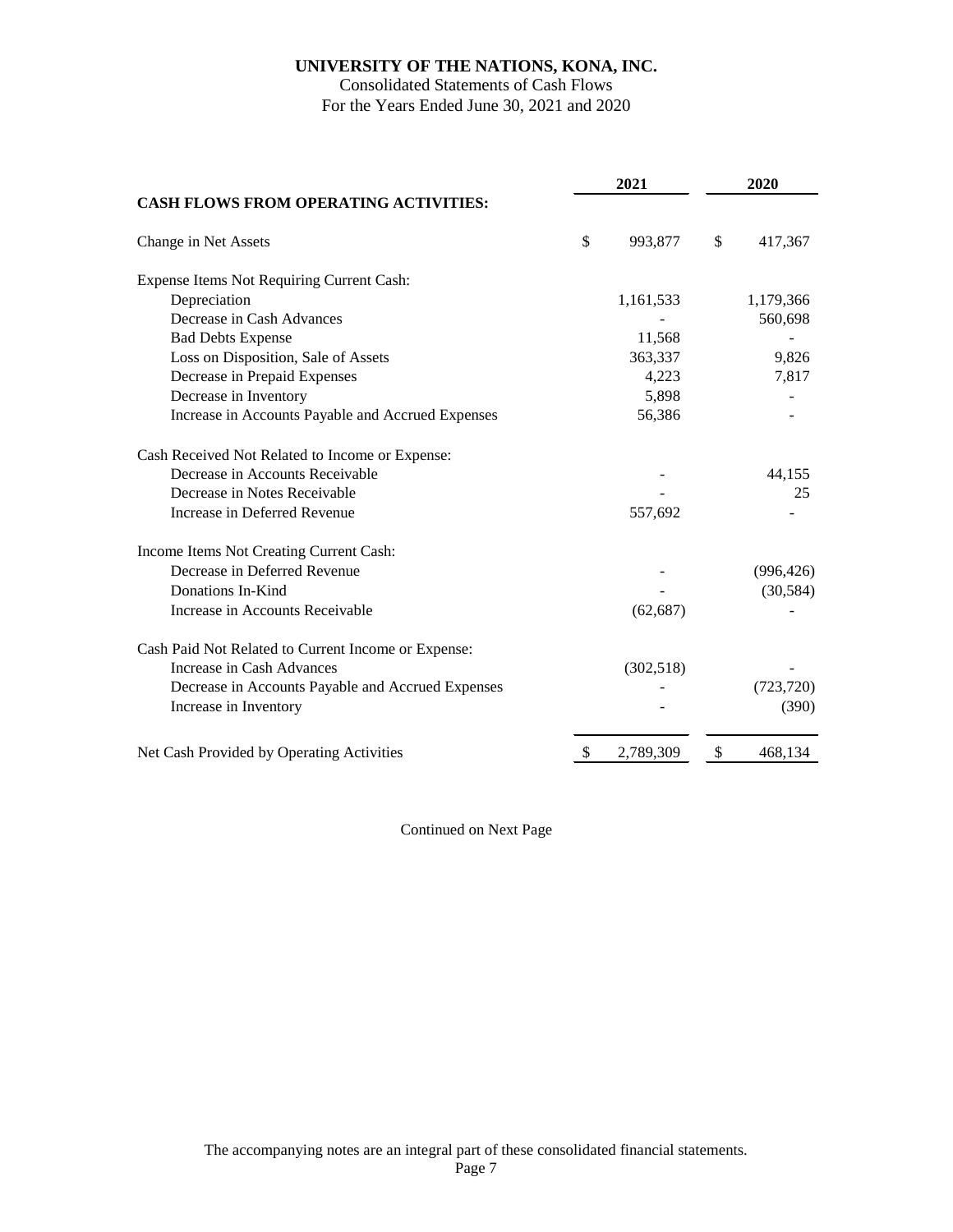Consolidated Statements of Cash Flows For the Years Ended June 30, 2021 and 2020

| <b>CASH FLOWS FROM INVESTING ACTIVITIES</b>                                                                                                            | 2021            | 2020 |                          |  |  |
|--------------------------------------------------------------------------------------------------------------------------------------------------------|-----------------|------|--------------------------|--|--|
| Gross Proceeds from Sale of Assets<br>Purchases of Property and Equipment, Net of \$0 and \$30,584<br>in Donated Labor and Vehicles for the year ended | \$<br>2,000     | \$   | 7,000                    |  |  |
| June 30, 2021 and June 30, 2020, respectively<br><b>Investment</b> in Condos                                                                           | (1,038,830)     |      | (1,386,687)<br>(345,000) |  |  |
| Net Cash Used by Investing Activities                                                                                                                  | (1,036,830)     |      | (1,724,687)              |  |  |
| <b>CASH FLOWS FROM FINANCING ACTIVITIES</b>                                                                                                            |                 |      |                          |  |  |
| Net Reduction in Mortgages Payable                                                                                                                     | (171, 390)      |      | (30, 524)                |  |  |
| Increase or (Decrease) in Line of Credit Payable                                                                                                       | (200,000)       |      | 200,000                  |  |  |
| Increase or (Decrease) in Ahualani Note Payable                                                                                                        | (70,000)        |      | 250,000                  |  |  |
| Net Cash Provided (Used) by Financing Activities                                                                                                       | (441,390)       |      | 419,476                  |  |  |
| NET INCREASE (DECREASE) IN CASH FOR THE YEAR                                                                                                           | 1,311,089       |      | (837, 077)               |  |  |
| BEGINNING CASH AND CASH EQUIVALENTS BALANCE                                                                                                            | 2,300,662       |      | 3,137,739                |  |  |
| ENDING CASH AND CASH EQUIVALENTS BALANCE                                                                                                               | \$<br>3,611,751 | \$   | 2,300,662                |  |  |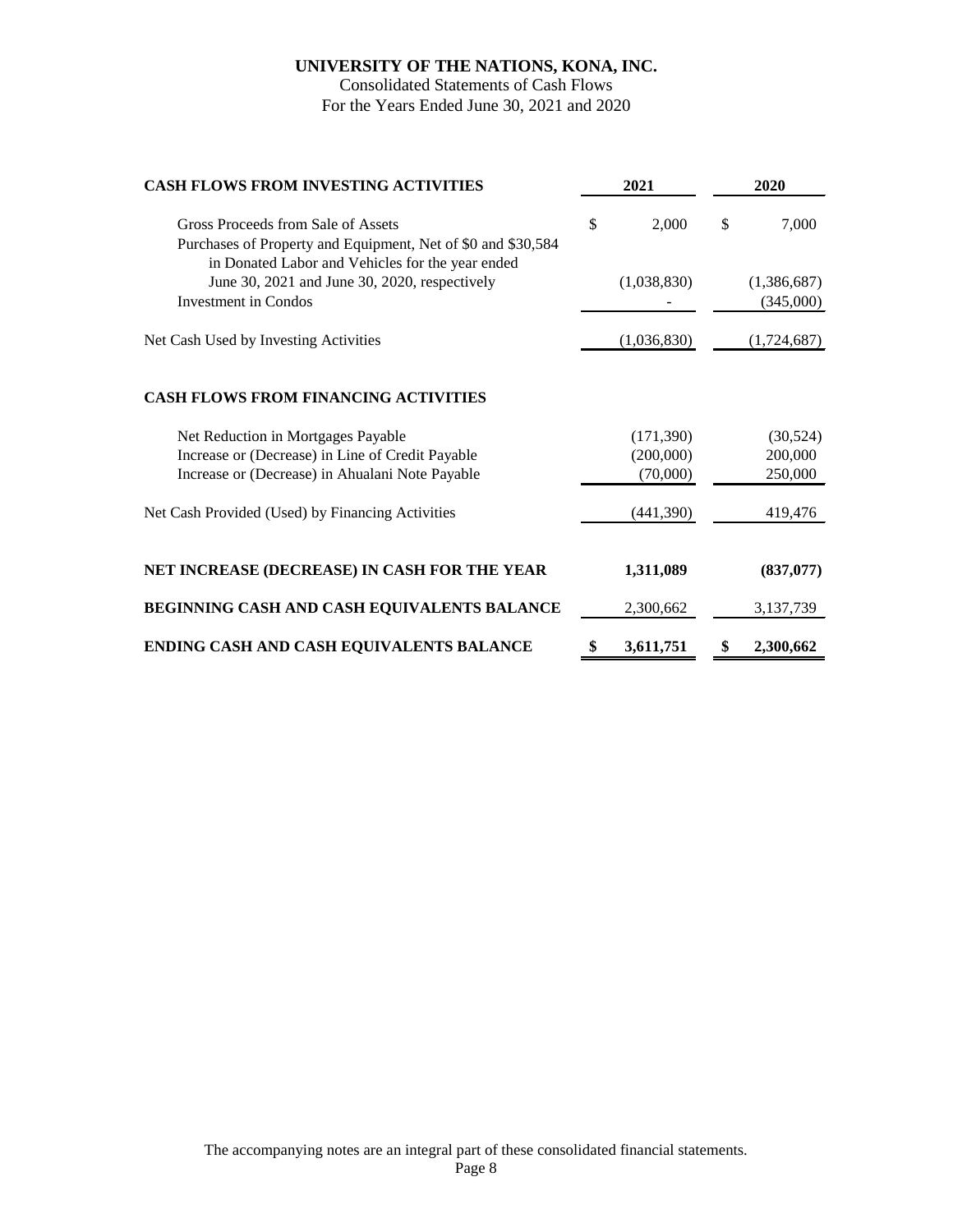Notes to Consolidated Financial Statements June 30, 2021 and 2020

## **Note 1. UNIVERSITY**

The University of the Nations, Kona, Inc. (the University) is a private Christian educational institution located in Kailua-Kona, Hawaii, founded in 1978. The University trains individuals to become Christian missionaries who fulfill the University's motto: "To Know God and to Make Him Known".

The University grants post-secondary degrees through its seven colleges at its main campus in Kona. The University utilizes a modular class approach where 12 week lecture phases are typically followed by a 12 week practicum, often in a foreign country. The University offers its classes on a calendar quarterly basis. The University also operates a school for the children of students and staff as well as a preschool and elementary school for members of the Kailua-Kona community.

The University contracts with outside firms and agencies for certain key functions, but is otherwise staffed by volunteers (missionaries). Volunteer staff are responsible for raising their own support and are considered independent contractors and not employees. The University acts as a qualified mission agency and collects and disburses donations to the missionaries. The volunteer staff are individually responsible for any required filings with government agencies.

Two components make up the bulk of the University's revenue: (a) Contributions and Support, which are donations from the general public; and (b) Program-related Tuition and Fees charged to students and staff. The Contributions and Support category is comprised of donations made to the University's general fund and programs, as well as donations to support the volunteer missionaries working both on the campus and throughout the world. The University has discretion over the donations received to support its volunteers, thus these transactions are not agency transactions.

There are many *Youth With A Mission* non-profit corporations around the world with which the University is associated. Each corporation is autonomous in control and structure. These financial statements include only the operation controlled by University of the Nations, Kona, Inc., Kailua Kona, Hawaii, USA campus.

## **Note 2. SUMMARY OF SIGNIFICANT ACCOUNTING POLICIES**

*Method of Accounting:* The University uses the accrual method of accounting for financial statement reporting according to generally accepted accounting principles. Under this method of accounting, revenue is recognized when earned rather than when received and expenses are recognized when incurred rather than when paid.

*Basis of Consolidation:* These financial statements include the accounts for all academic and administrative departments of the University. Additionally, the financial statements for the year ended June 30, 2020 include the net assets and activities of the University of the Nations Kona Foundation (UNKF), a separate nonprofit corporation that existed to solicit gifts for the University, and which was controlled by the University. UNKF ceased operations and was dissolved as of March 31, 2020, and all remaining assets were turned over to the University. All significant inter-company accounts have been eliminated in consolidation.

*Revenue Recognition:* Contributions received are recorded either "With Donor Restrictions" or "Without Donor Restrictions". Grants and other contributions of cash are reported as having donor restrictions if they are received with donor stipulations that limit the use of the donated assets. Unconditional promises to give within the next year are reflected as current promises to give and are recorded at their net realizable value.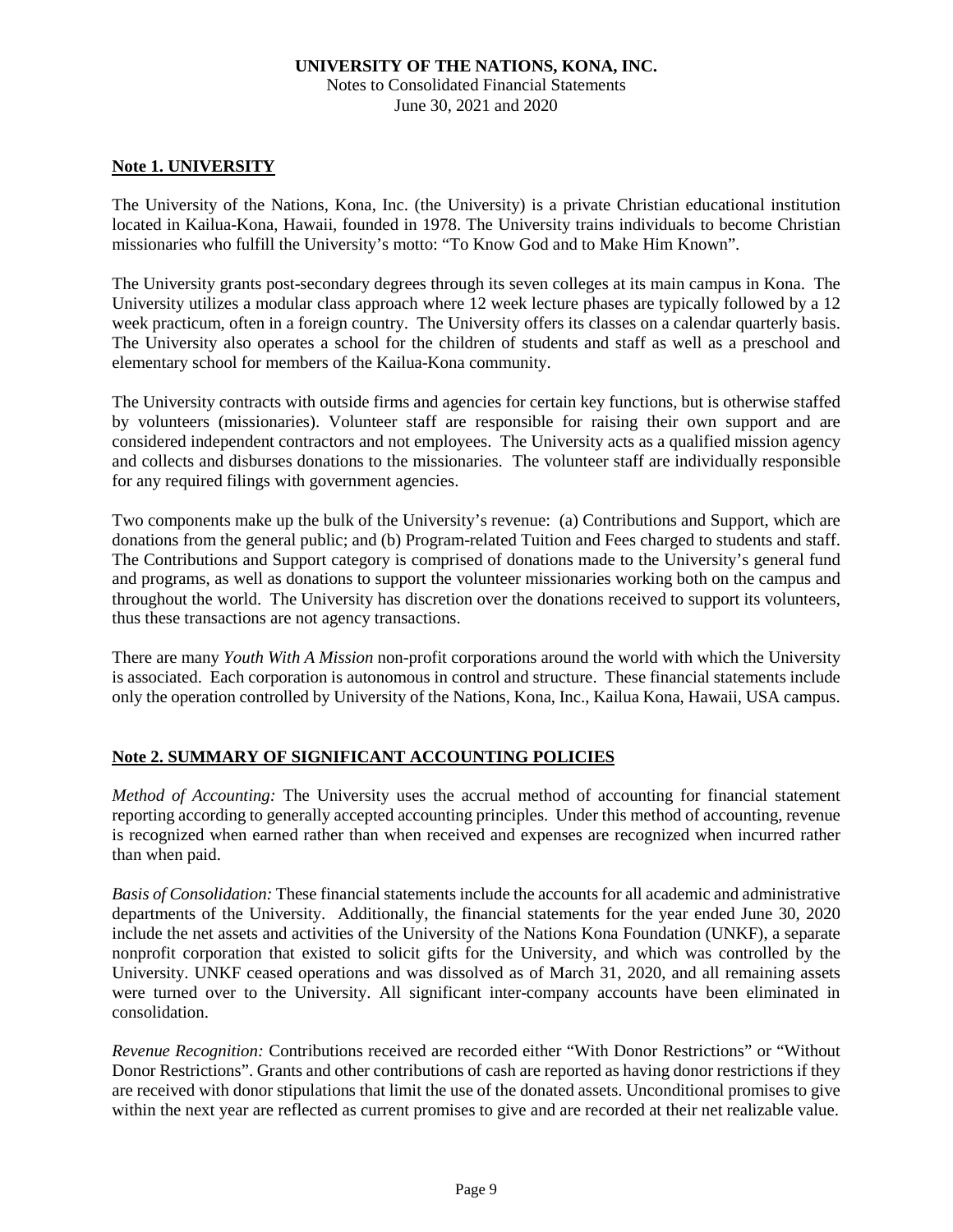Notes to Consolidated Financial Statements June 30, 2021 and 2020

## **Note 2. SUMMARY OF SIGNIFICANT ACCOUNTING POLICIES (continued)**

*Net assets released from restriction:* When a donor restriction expires, the related net assets are reclassified as "Without Restrictions" and reported in the Consolidated Statements of Activities as "Net Assets Released from Restrictions".

*Cash and Cash Equivalents:* For the purpose of the Statements of Cash Flows, cash is defined as demand deposits and savings accounts with maturities of three months or less.

*Cash Advances:* The University uses these accounts to track cash provided in advance to missionaries and students for expense and outreach purposes. The cash advance is maintained in full on the balance sheet until receipts are provided to support the use of the funds or the return of any unused cash.

*Accounts Receivable:* Accounts Receivable primarily represents student and staff fees owed to the University. The Accounts Receivable gross balance from students and staff was \$169,400 and \$244,424 as of June 30, 2021 and 2020, respectively. Management has recorded an allowance for doubtful accounts equal to 55% and 90% of those receivables as of June 30, 2021 and 2020, respectively. Management considers these percentages to be reasonable based on the University's recent rates of collection.

*Income Taxes:* The University is exempt from federal income taxes pursuant to Internal Revenue Code section 501 (c) (3), and exempt from state income taxes under Section 237-23 (b) of the Hawaii Revised Statutes. Therefore, no provision for federal or state income taxes is required for the financial statements.

*Use of Estimates:* The preparation of financial statements in conformity with accounting principles generally accepted in the United States of America requires management to make estimates and assumptions that affect certain reported amounts and disclosures. Accordingly, actual results could differ from those estimates.

*Inventory:* Inventory consists of food supplies and merchandise and is valued at the lower of cost or market on a first-in, first-out basis.

*Fixed Assets:* Land, buildings, equipment, and vehicles are stated at cost or the fair value at date of donation. Major renewals and improvements are capitalized, while maintenance and repairs that do not extend the lives of the assets are charged to operations. Management capitalizes items over \$5,000 with a useful life greater than one year. Depreciation is provided over the estimated useful lives of the assets using the straight-line method.

*Deferred Tuition and Fees Revenue:* Deferred tuition and fees revenue represent amounts collected from students and staff for fiscal year 2022 tuition, housing fees, and outreach fees in advance and not yet earned.

*Contributions and Donations In-Kind:* Under Financial Accounting Standards Board (FASB) standard ASC 958-605-25-16, contributions of donated goods and services that create or enhance non-financial assets; or that require specialized skills, are provided by individuals possessing those skills, and would typically need to be purchased if not provided by donation; are recorded at their fair values in the period received*.* (See Note 12.)

*Functional Allocation of Expenses:* The costs of providing the various programs and activities have been summarized on a functional basis in the Statements of Functional Expenses. Accordingly, certain costs have been allocated among the programs and services benefited.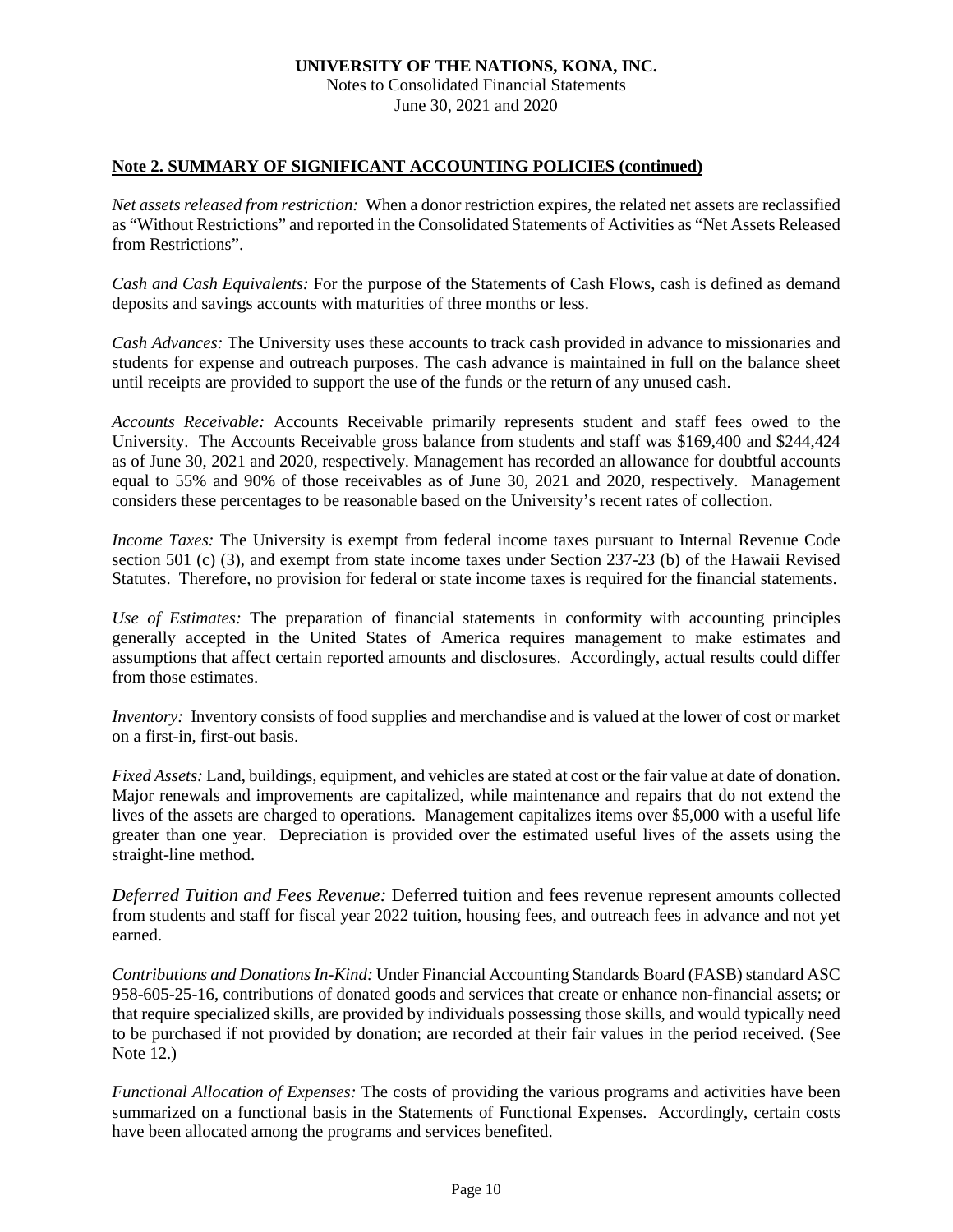Notes to Consolidated Financial Statements June 30, 2021 and 2020

## **Note 2. SUMMARY OF SIGNIFICANT ACCOUNTING POLICIES (continued)**

*Liquidity:* The University structures its financial assets to be available as general expenditures, liabilities, and other obligations come due. The University invests cash in excess of daily requirements in interest bearing accounts when expedient. In addition, the University has a \$1 million line of credit to help insure it has sufficient liquidity during the summer when there are fewer students or in case of an emergency requiring significant financial resources (Note 8). The Net Rental Income from the University's boarddesignated Hawaii Island scholarship fund, however, is unavailable to management for general expenditures. Additionally, financial assets with donor restrictions are withheld from amounts available for expenditure (Note 6).

## **Note 3. NOTES RECEIVABLE**

*Restitution Receivable - \$197,687.* In the fiscal year ended June 30, 2017, the University discovered fraud on the part of the former CFO totaling \$3,128,194. In addition to these losses, the University recorded a fraud settlement receivable of \$300,000 to approximate assets seized by the court which have been ordered liquidated and presented to the University. As of June 30, 2021 the remaining balance from this receivable was \$197,687. However, the full remaining court-ordered restitution of \$3,025,881 is collectable by the University at some future date. See Note 17 for subsequent event.

## **Note 4. NET ASSETS**

Net Assets, Revenue, and Support are classified based on the existence or absence of donor-imposed restrictions. Accordingly, Net Assets and changes therein are classified as follows:

(a) Net Assets Without Donor Restrictions include all resources that are not subject to donor-imposed stipulations, or contributions with donor-imposed restrictions that are met during the same year as the contribution is made. They are available for support of all organizational operations and services and may be designated by the Board of Directors for a specific purpose at any time. For the fiscal years ended June 30, 2021 and 2020 they consist of the following:

|                                                            | 2021          |     | 2020          |
|------------------------------------------------------------|---------------|-----|---------------|
| Board-Designated Endowment for Hawaii Island Scholarships  | 244.416       | -SS | 236,278       |
| Undesignated Net Assets                                    | 31.913.059    |     | 30.954.579    |
| <b>Total Net Assets Without Donor Imposed Restrictions</b> | \$ 32,157,475 |     | \$ 31,190,857 |

(b) Net Assets With Donor Restrictions include amounts that the donor restricts in perpetuity as well as amounts subject to stipulations that may or will be met by actions of the University and/or passage of time. Contributions with time or purpose restrictions are reported as increases in Net Assets With Donor Restrictions. When the restriction is met, the amount is reclassified to Net Assets Without Restrictions and is reported in the Consolidated Statement of Activities as "Net Assets Released from Restrictions".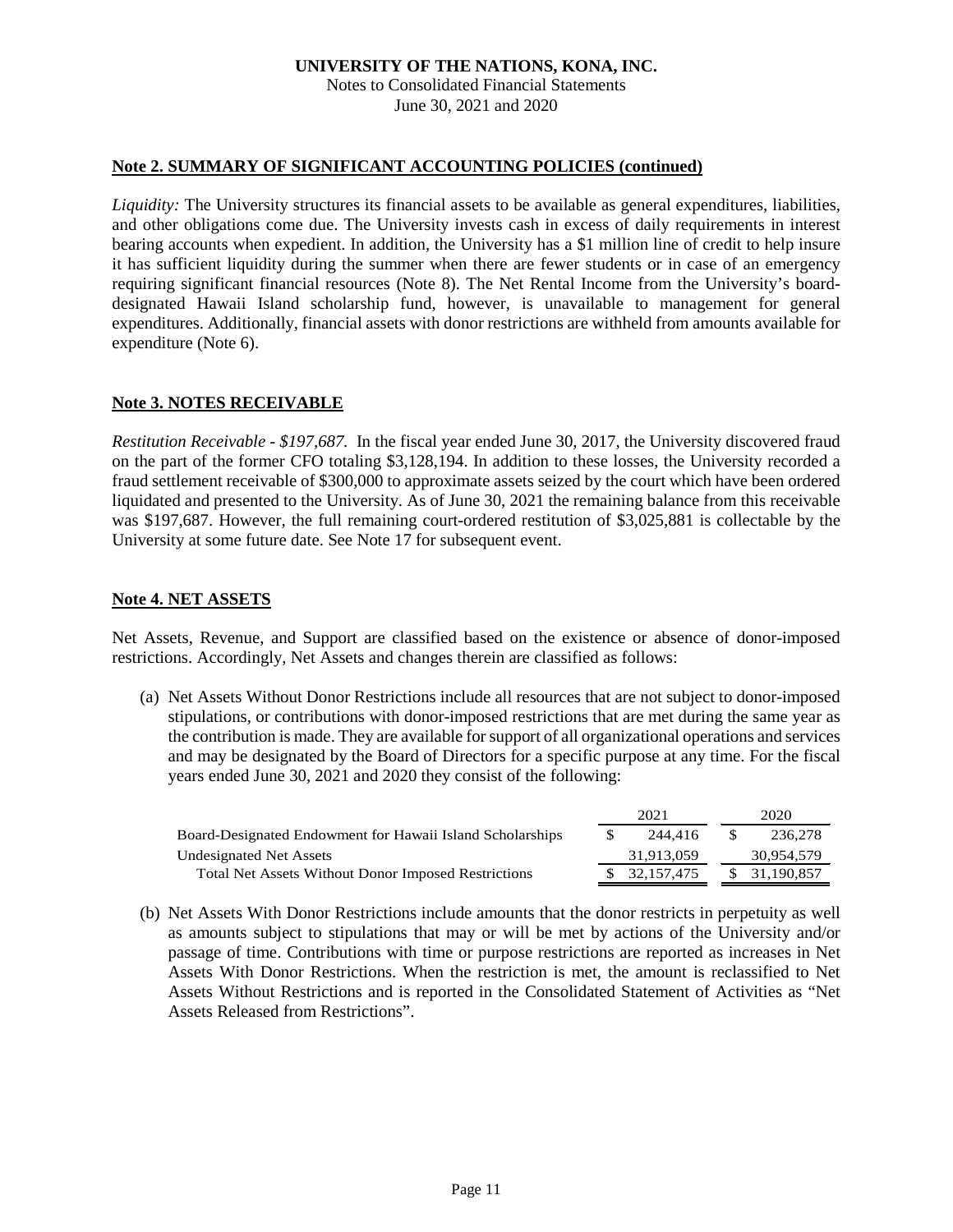Notes to Consolidated Financial Statements June 30, 2021 and 2020

#### **Note 4. NET ASSETS (continued)**

(c) Net Assets With Donor Restrictions include amounts that the donor restricts in perpetuity as well as amounts subject to stipulations that may or will be met by actions of the University and/or passage of time. Contributions with time or purpose restrictions are reported as increases in Net Assets With Donor Restrictions. When the restriction is met, the amount is reclassified to Net Assets Without Restrictions and is reported in the Consolidated Statement of Activities as "Net Assets Released from Restrictions".

Net Assets With Donor Restrictions through Perpetuity are subject to donor-imposed stipulations that must be maintained permanently by the University. These assets constitute the University's endowment funds. Income realized by the endowment is recorded as an increase in Net Assets With Donor Restrictions until the income is appropriated for student scholarships.

Net Assets With Donor Restrictions consist of the following as of June 30, 2021 and 2020:

|                                                           |   | 2021      | 2020            |
|-----------------------------------------------------------|---|-----------|-----------------|
| <b>Ministry Funds</b>                                     | S | 993.759   | \$<br>1,010,933 |
| Available Endowment Earnings (Note 9)                     |   | 156,973   | 120,027         |
| Financial Aid and Other Scholarships                      |   | 71,209    | 107,998         |
| <b>Building Funds</b>                                     |   | 100,459   | 102,745         |
| International Funds                                       |   | 136,518   | 89,956          |
| Total Net Assets With Non-Perpetual Donor Restrictions    |   | 1,458,918 | 1,431,659       |
|                                                           |   |           |                 |
| Net Assets With Donor Restiction through Perpetuity       |   |           |                 |
| Scholarships Endowment Funds (Note 9)                     |   | 1,770,000 | 1,770,000       |
| <b>Total Net Assets With Perpetual Donor Restrictions</b> |   | 1,770,000 | 1,770,000       |
| <b>Total Net Assets With Donor Restrictions</b>           | J | 3,228,918 | 3,201,659       |

## **Note 5. RELATED PARTY TRANSACTIONS**

#### *Economic Interest in Ka Ohana Waiaha:*

Ka Ohana Waiaha (KOW) is a tax-exempt community land trust corporation created in 2008 to fund the purchases of housing for long-term members of the University staff. It is not controlled by the University. KOW owns Hualalai Village, a condominium development located adjacent to University property.

The University owns ten individual condominium units in Hualalai Village, of which six were purchased as investments of its permanent endowment funds. All of the six endowment units are debt-free.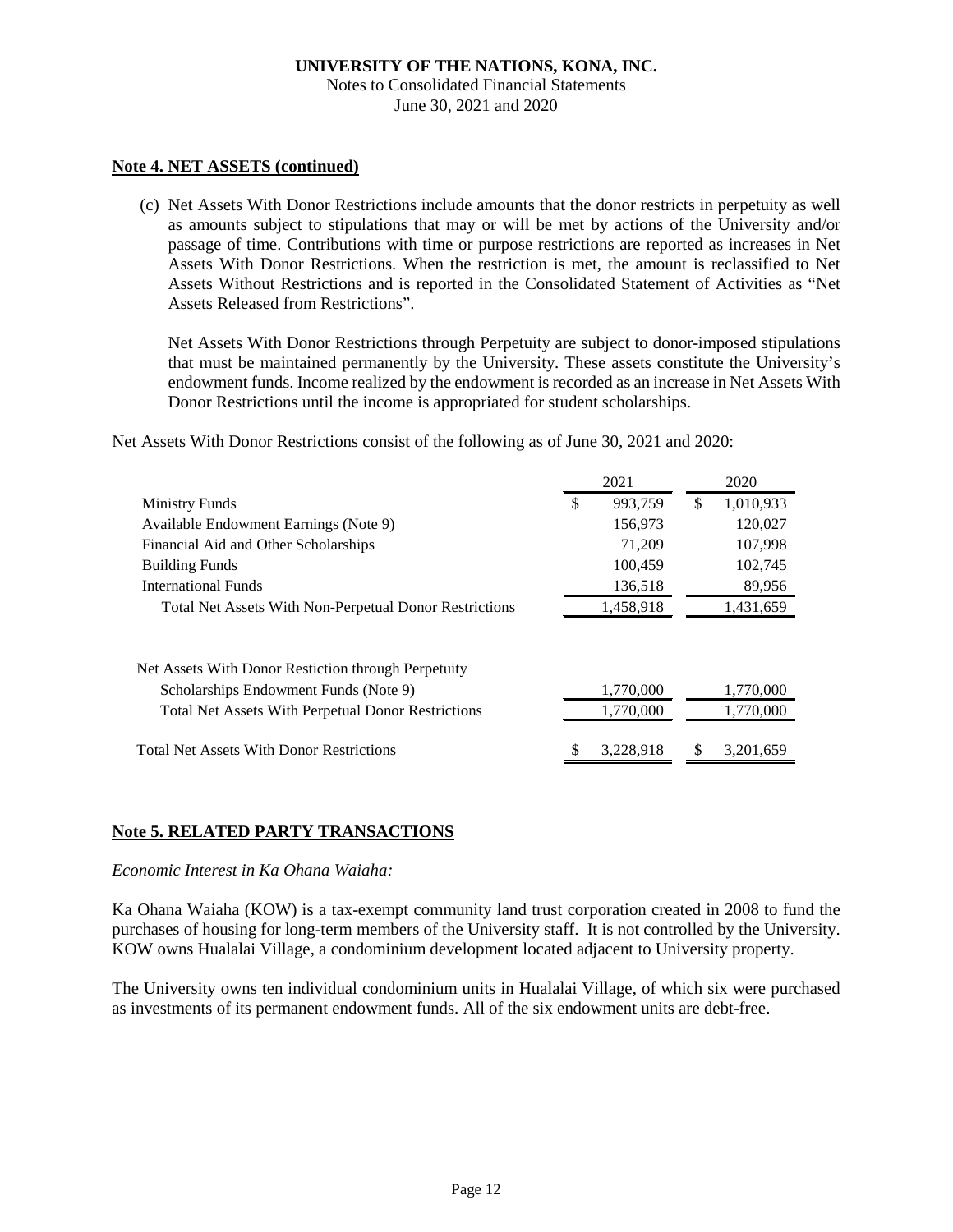Notes to the Consolidated Financial Statements June 30, 2021 and 2020

## **Note 5. RELATED PARTY TRANSACTIONS (continued)**

The University rents the units to staff and pays related expenses and association fees. Net income earned from the endowment condominiums is used for scholarships, in accordance with purpose restrictions established by the endowment donors.

The investments in the condominiums are stated at current realizable value which is the contractual price for which each unit would be sold per deed restrictions. As of both June 30, 2021 and June 30, 2020, this current realizable value was below fair market value.

#### *Indemnity Agreement with Kamaaina Hale Apartments:*

In August of 2013, a separate nonprofit corporation, Kamaaina Hale Apartments (KHA), was formed to acquire a 128 unit low-cost housing development adjacent to the University's campus. The University has signed an indemnity agreement on behalf of KHA, guaranteeing annual sub-lease payments of \$400,000 to the land owner, Kamehameha Schools Bishop Estate (KSBE). The University does not expect to be required to make payments to KSBE on behalf of KHA.

#### *Ahualani Note Payable:*

In the fiscal year ended June 30, 2020, the University obtained an interest-free loan of \$250,000 from Ahualani, a non-profit organization in Kealakekua, Hawaii, whose president is Loren Cunningham the president and co-founder of University of the Nations, Kona, Inc. Loan proceeds were used for University construction purposes and are based on a commitment of a donor to contribute \$250,000 to the University. In the fiscal year ended June 30, 2021, \$70,000 was repaid to Ahualani leaving a balance of \$180,000.

## **Note 6. LIQUIDITY AND AVAILABILITY OF FINANCIAL ASSETS**

Financial assets available for general expenditures within one year, at June 30, 2021 and 2020 were:

|                                                            | 2021            | 2020 |             |  |
|------------------------------------------------------------|-----------------|------|-------------|--|
| Cash and Cash Equivalents                                  | \$<br>3,611,751 | \$   | 2,300,662   |  |
| <b>Cash Advances</b>                                       | 313,318         |      | 10,800      |  |
| Accounts Receivable, Net                                   | 76,171          |      | 25,052      |  |
| <b>Total Financial Assets</b>                              | 4,001,240       |      | 2,336,514   |  |
| Less Amounts Unavailable for General Expenditures:         |                 |      |             |  |
| <b>Donor Restricted Financial Assets</b>                   | (1,458,918)     |      | (1,431,659) |  |
| Board Designated Financial Assets for Hawaiian Scholarship | (20, 332)       |      | (12, 194)   |  |
| Financial Assets Available to Meet Cash Needs              |                 |      |             |  |
| General Expenditures Within One Year                       | \$<br>2,521,990 | \$   | 892,661     |  |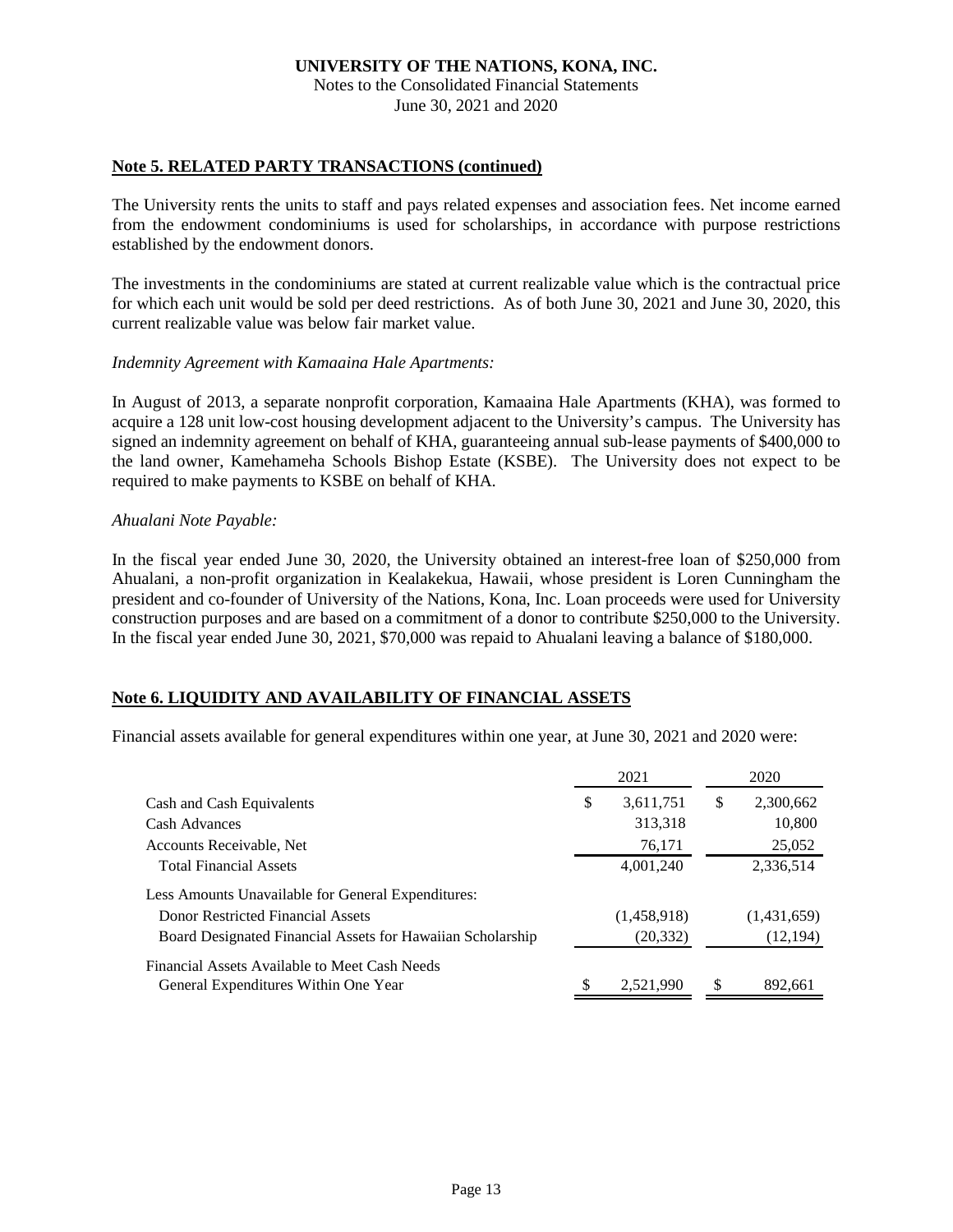Notes to Consolidated Financial Statements

June 30, 2021 and 2020

## **Note 7. LONG TERM DEBT**

| As of June 30, 2021 and 2020 long-term debt consisted of the following:                                                                                                                                                                                                                                         |                 |            |
|-----------------------------------------------------------------------------------------------------------------------------------------------------------------------------------------------------------------------------------------------------------------------------------------------------------------|-----------------|------------|
|                                                                                                                                                                                                                                                                                                                 | 2021            | 2020       |
| Central Pacific Bank Loan-1 carries interest rate of 4.0% and monthly payment \$31,909<br>until September 2019, when it was refinanced at a fixed interest rate of 4.51% and<br>monthly payments of \$28,817. The loan matures in September 2024, and is secured by a<br>first mortgage on the campus property. | \$<br>4,064,169 | 4,223,551  |
| <b>Less Current</b>                                                                                                                                                                                                                                                                                             | (165,910)       | (158, 571) |
| Net Long-Term Debt                                                                                                                                                                                                                                                                                              | 3,898,259       | 4,064,980  |
| The Hualalai Condo Mortgage carries a fixed interest rate of 3.75% and monthly                                                                                                                                                                                                                                  |                 |            |
| payments of \$2,016. the loan matures in September 2024.                                                                                                                                                                                                                                                        | 318,324         | 330,332    |
| Less Current                                                                                                                                                                                                                                                                                                    | (12, 465)       | (12,007)   |
| Net Long-Term Debt                                                                                                                                                                                                                                                                                              | 305,859         | 318,325    |
| <b>Total Long-Debt</b>                                                                                                                                                                                                                                                                                          | 4,204,118       | 4,383,305  |

Total interest expense on long-term debt was \$199,515 and \$222,393 for the years ended June 30, 2021, and 2020, respectively.

As of June 30, 2021, estimated maturities of long-term debt were:

| Fiscal Year |               |  |
|-------------|---------------|--|
| 2022        | \$<br>178,375 |  |
| 2023        | 186,489       |  |
| 2024        | 194,974       |  |
| 2025        | 468,196       |  |
| 2026        | 198,597       |  |
| Thereafter  | 3,155,862     |  |
|             | 4.382.493     |  |

## **Note 8. LINE OF CREDIT**

The University also holds a \$1,000,000 line of credit with Central Pacific Bank available for short-term working capital needs. Any loan under this line of credit is at the bank base rate of interest plus 0.25% and is secured by all assets of the University. On June 1, 2020, the University borrowed \$200,000 under this line of credit to maintain cash levels during the COVID-19 pandemic and repaid the full amount on September 1, 2020. Total interest expense on the line of credit was \$714 for the year ended June 30, 2020.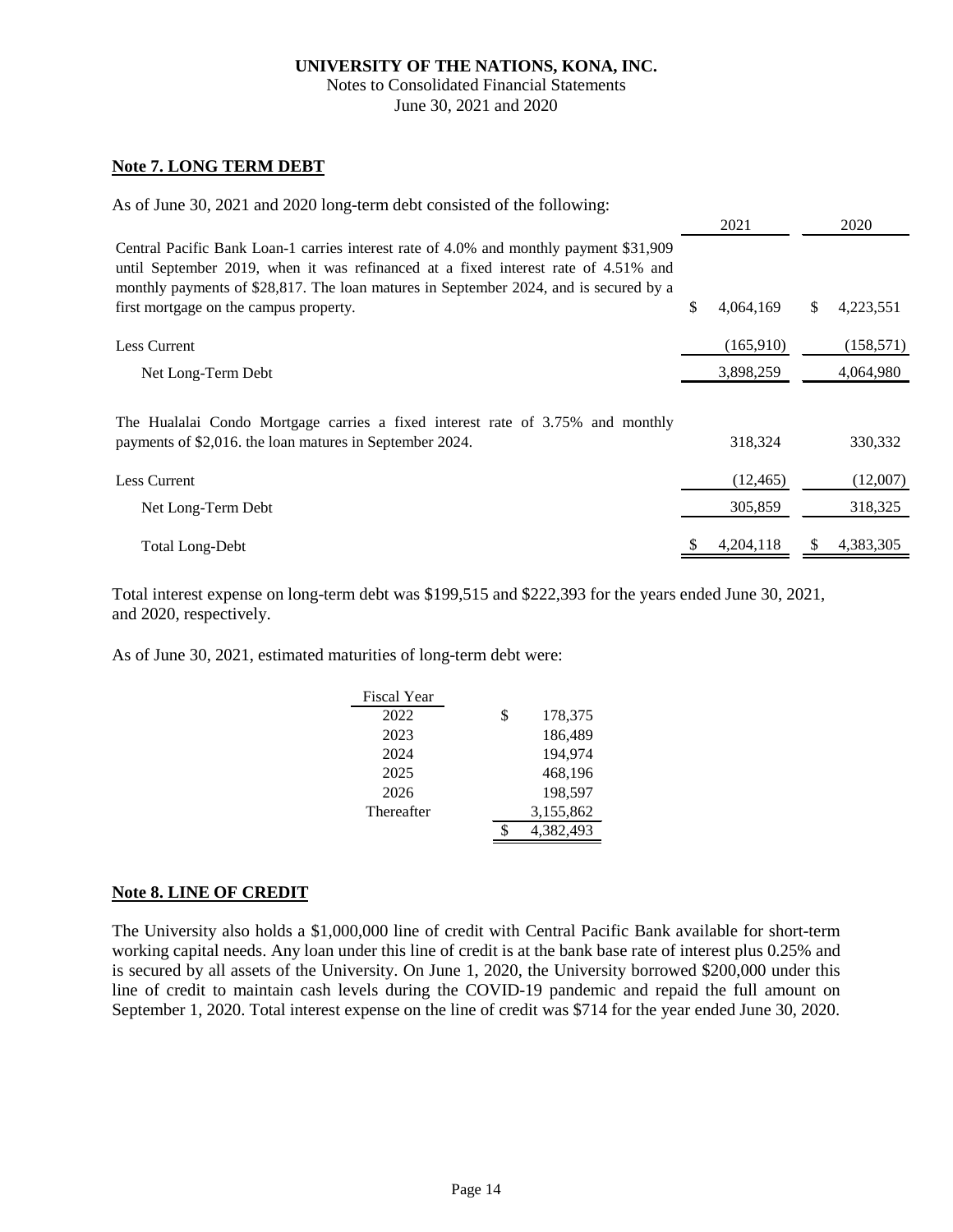Notes to Consolidated Financial Statements June 30, 2021 and 2020

## **Note 9. ENDOWMENTS**

The endowments include both donor-restricted endowment funds as well as funds designated by the Board of Trustees to act as endowments.

The University has invested its donor-restricted endowment fund in debt-free condominiums in the Hualalai Village project (See Note 5). As of June 30, 2021 and 2020, these permanently restricted endowment assets amounted to \$1,770,000.

Undistributed earnings from the donor-restricted assets retain their classification as donor-restricted, to be distributed according to the purposes of the restrictions. In the year ended June 30, 2021, net earnings were \$54,946 and scholarship disbursements were \$18,000. The available balance of these donor-restricted earnings was \$156,973 at June 30, 2021.

Endowments Without Donor Restrictions were authorized by the Board of Trustees and have been invested in a condominium to provide earnings to fund scholarships for residents of Hawaii Island. On June 30, 2021 these assets totaled \$244,416 and the net income from this condominium for the year ended June 30, 2021 was \$8,138. The available balance of these board-restricted earnings was \$20,332 at June 30, 2021.

Changes are shown in the following chart:

|                                       |    | Without<br><b>Donor</b><br><b>Restrictions</b> |    | With<br><b>Donor</b><br><b>Restrictions</b> |    | <b>With Donor</b><br><b>Restrictions</b><br><b>Through</b><br><b>Perpetuity</b> |   | <b>Total</b> |  |
|---------------------------------------|----|------------------------------------------------|----|---------------------------------------------|----|---------------------------------------------------------------------------------|---|--------------|--|
| <b>Endowment Assets June 30, 2019</b> | S  | 226,497                                        | \$ | 91,317                                      | \$ | 1,770,000                                                                       | S | 2,087,814    |  |
| <b>Investment Return:</b>             |    |                                                |    |                                             |    |                                                                                 |   |              |  |
| Net Rental Income                     |    | 10,081                                         |    | 52,210                                      |    |                                                                                 |   | 62,291       |  |
| <b>Endowment Increase</b>             |    |                                                |    | 500                                         |    |                                                                                 |   | 500          |  |
| Appropriation of Endowment Assets for |    |                                                |    |                                             |    |                                                                                 |   |              |  |
| Expenditure                           |    | (300)                                          |    | (24,000)                                    |    |                                                                                 |   | (24,300)     |  |
| Endowment net assets June 30, 2020    | \$ | 236,278                                        | \$ | 120,027                                     | \$ | 1,770,000                                                                       | S | 2,126,305    |  |
| <b>Investment Return:</b>             |    |                                                |    |                                             |    |                                                                                 |   |              |  |
| Net Rental Income                     |    | 8,138                                          |    | 54,946                                      |    |                                                                                 |   | 63,084       |  |
| <b>Endowment Increase</b>             |    |                                                |    |                                             |    |                                                                                 |   |              |  |
| Appropriation of Endowment Assets for |    |                                                |    |                                             |    |                                                                                 |   |              |  |
| Expenditure                           |    |                                                |    | (18,000)                                    |    |                                                                                 |   | (18,000)     |  |
| Endowment net assets June 30, 2021    |    | 244,416                                        | S  | 156,973                                     |    | 1,770,000                                                                       | S | 2,171,389    |  |

## *Interpretation of the Law*

The Board of Trustees of the University has interpreted the Uniform Prudent Management of Institutional Funds Act (UPMIFA) as requiring the preservation of the fair value of the original donor-restricted endowment funds as of the gift date absent explicit donor stipulations to the contrary. As a result of this interpretation, the University classifies as Net Assets With Restrictions Through Perpetuity (a) the original value of gifts donated to the permanent endowment, (b) the original value of subsequent gifts to the permanent endowment, and (c) accumulations to the permanent endowment made in accordance with the direction of the applicable donor gift.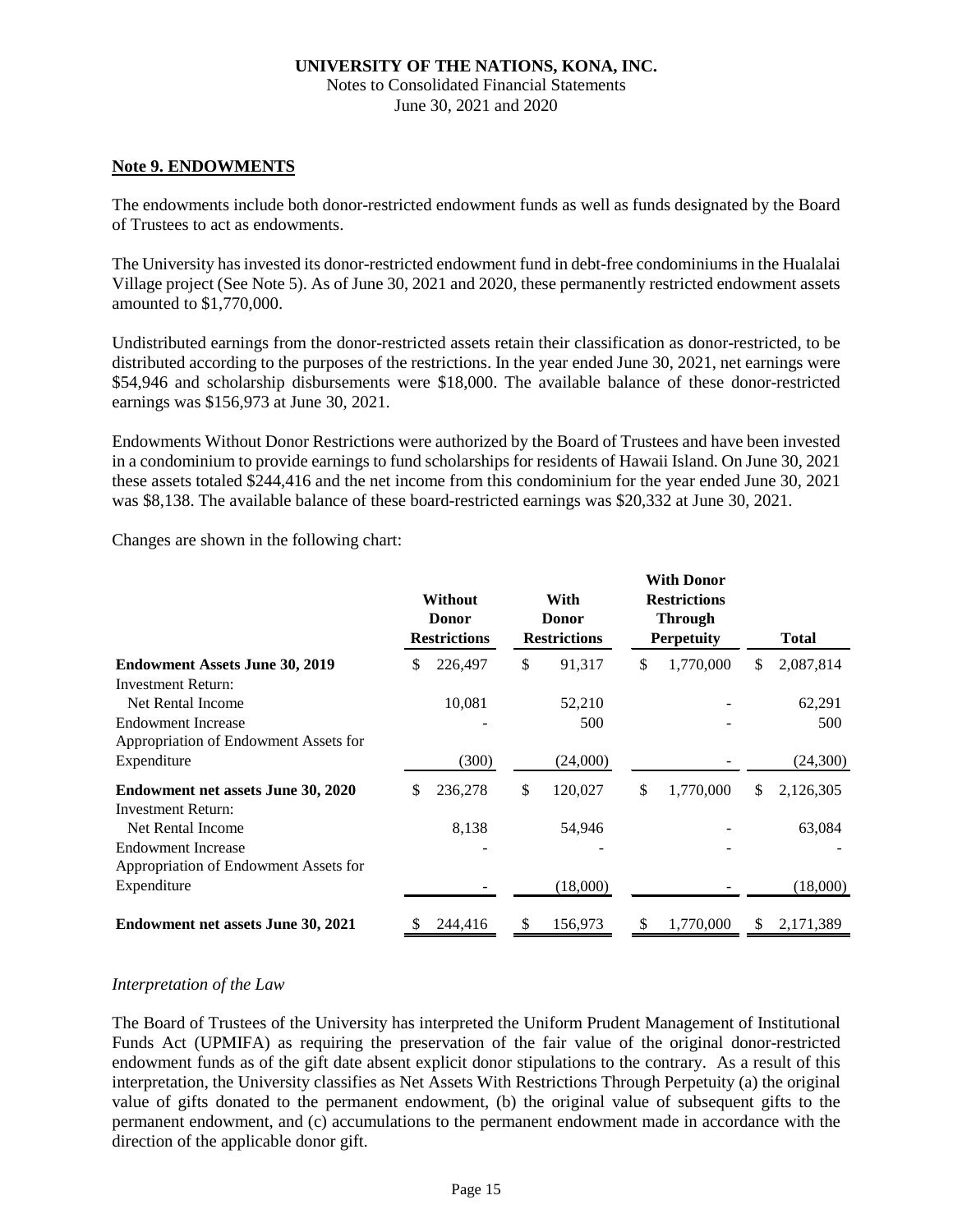Notes to Consolidated Financial Statements June 30, 2021 and 2020

## **Note 9. ENDOWMENTS (continued)**

The remaining portion of the donor-restricted endowment fund that is not classified in Net Assets With Restrictions Through Perpetuity is classified as Net Assets With Restrictions until those amounts are appropriated for expenditure by the University in a manner consistent with the standard of prudence prescribed by UPMIFA. In accordance with UPMIFA, management considers in its determination to appropriate or accumulate donor-restricted endowment funds the following factors:

- 1. The duration and preservation of the fund
- 2. The purposes of the organization and the donor-restricted endowment fund
- 3. General economic conditions
- 4. The possible effect of inflation and deflation
- 5. The expected total return from income and the appreciation of investments
- 6. Other resources of the University
- 7. The investment policies of the University

#### *Return Objectives and Risk Parameters*

The University has adopted investment and spending policies for endowment assets that attempt to provide a predictable stream of funding while still maintaining value of the endowed assets. The University's endowment assets are invested in such a way that will generate a long-term, predictable rate of return from rental income (net of expenses).

#### *Strategies Employed for Achieving Objectives*

In order to meet the endowment's return objectives, the Board of Trustees has stipulated that the fixed monthly rental amount received by the University for each condominium unit is to be used for the benefit of the endowment fund.

#### *Spending Policy*

It is the policy of the University that it may distribute the entire amount of earnings from the endowment assets in accordance with restrictions established by the endowment donors, which are exclusively to fund student scholarships.

#### *Funds with Deficiencies*

From time to time, the fair value of assets associated with individual donor-restricted endowment funds may fall below the level that the donor or UPMIFA requires the University to retain as a fund of perpetual duration. In accordance with Generally Accepted Accounting Principles, deficiencies of this nature are reported in Net Assets With Donor Restrictions.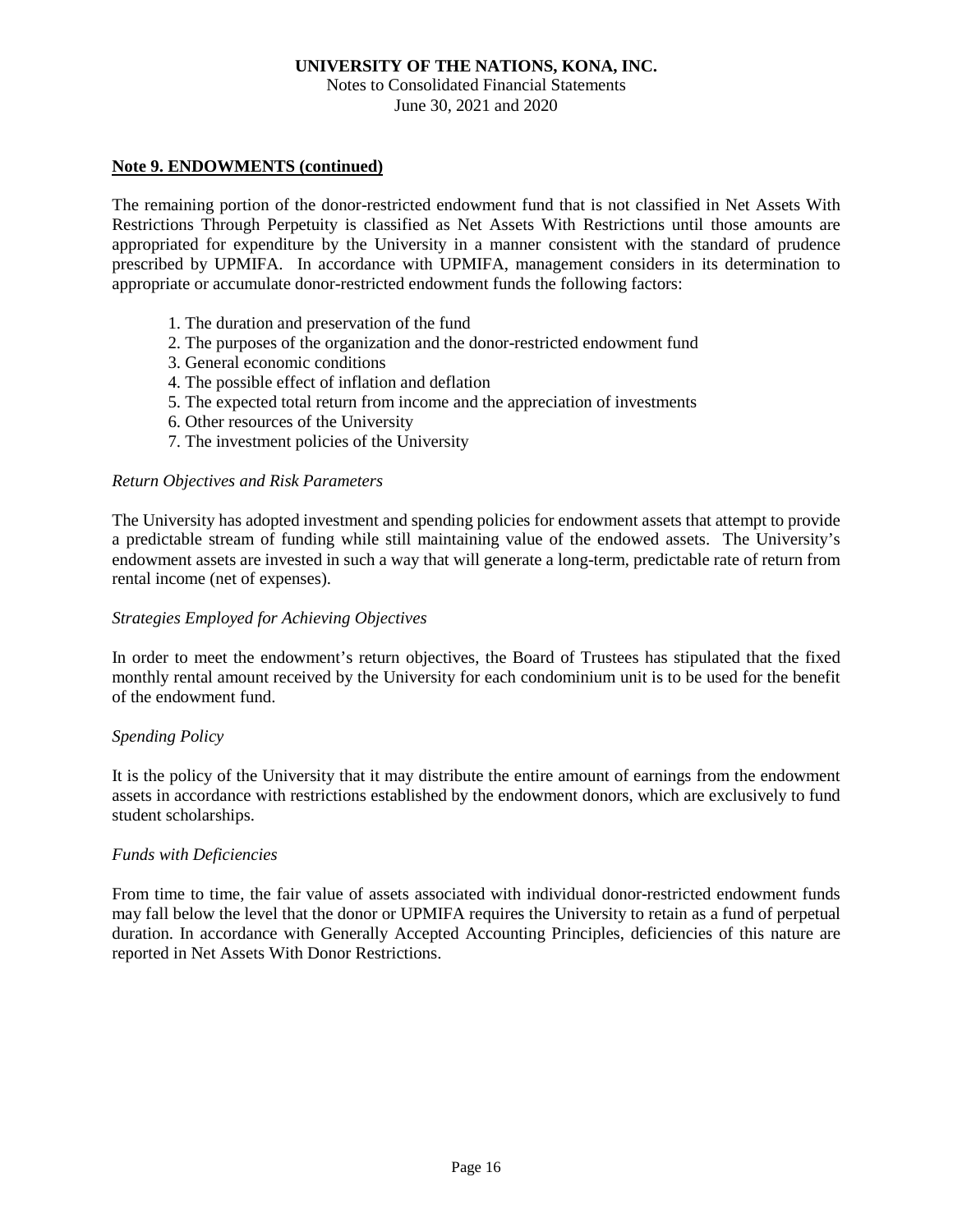Notes to Consolidated Financial Statements June 30, 2021 and 2020

## **Note 10. CONCENTRATION OF RISK**

The University maintains its cash accounts at Central Pacific Bank. These balances exceed the Federal Deposit Insurance Corporation (FDIC) insured limit per corporate depositor. Management acknowledges the possibility of risk in this arrangement; however, the size and the longevity of the depository institution minimize such risk.

The following represents a summary of cash balances as of June 30, 2021 and 2020:

|                                | 2021         | 2020 |           |  |
|--------------------------------|--------------|------|-----------|--|
| <b>Fully Insured Deposits</b>  | 250,000      |      | 250,000   |  |
| Uninsured and Uncollateralized | 3,361,751    |      | 2,050,662 |  |
|                                | \$ 3,611,751 | S    | 2,300,662 |  |

The University's endowment investments are concentrated in the Hualalai Village condominium development. (Notes 5, 9, and 11) Also, a large portion of the fundraising for the University is conducted by Loren Cunningham, the president and co-founder of the University of the Nations, Kona, Inc. The University does not believe that these concentrations represent a material risk of loss with respect to its financial position.

## **Note 11. INVESTMENTS**

The University follows FASB standard ASC 820-10-50-1 which establishes a hierarchy for inputs to be used in measuring fair market value. This maximizes the use of observable inputs and minimizes the use of unobservable inputs. Observable inputs are those that market participants would use in pricing the asset or liability based on the best information available in each circumstance.

This fair value hierarchy consists of three broad levels:

• Level 1 inputs consist of unadjusted quoted prices in active markets such as stock exchanges for identical assets.

• Level 2 inputs consist of significant other observable inputs such as quoted prices for similar assets and liabilities in active markets, and inputs that are observable for the asset and liability, either directly or indirectly, for substantially the full term of a financial instrument.

• Level 3 inputs consist of significant unobservable inputs and include situations where there is little, if any, market activity for the investment. The inputs require significant judgment or estimates, such as those associated with discounted cash flow methodologies and appraisals.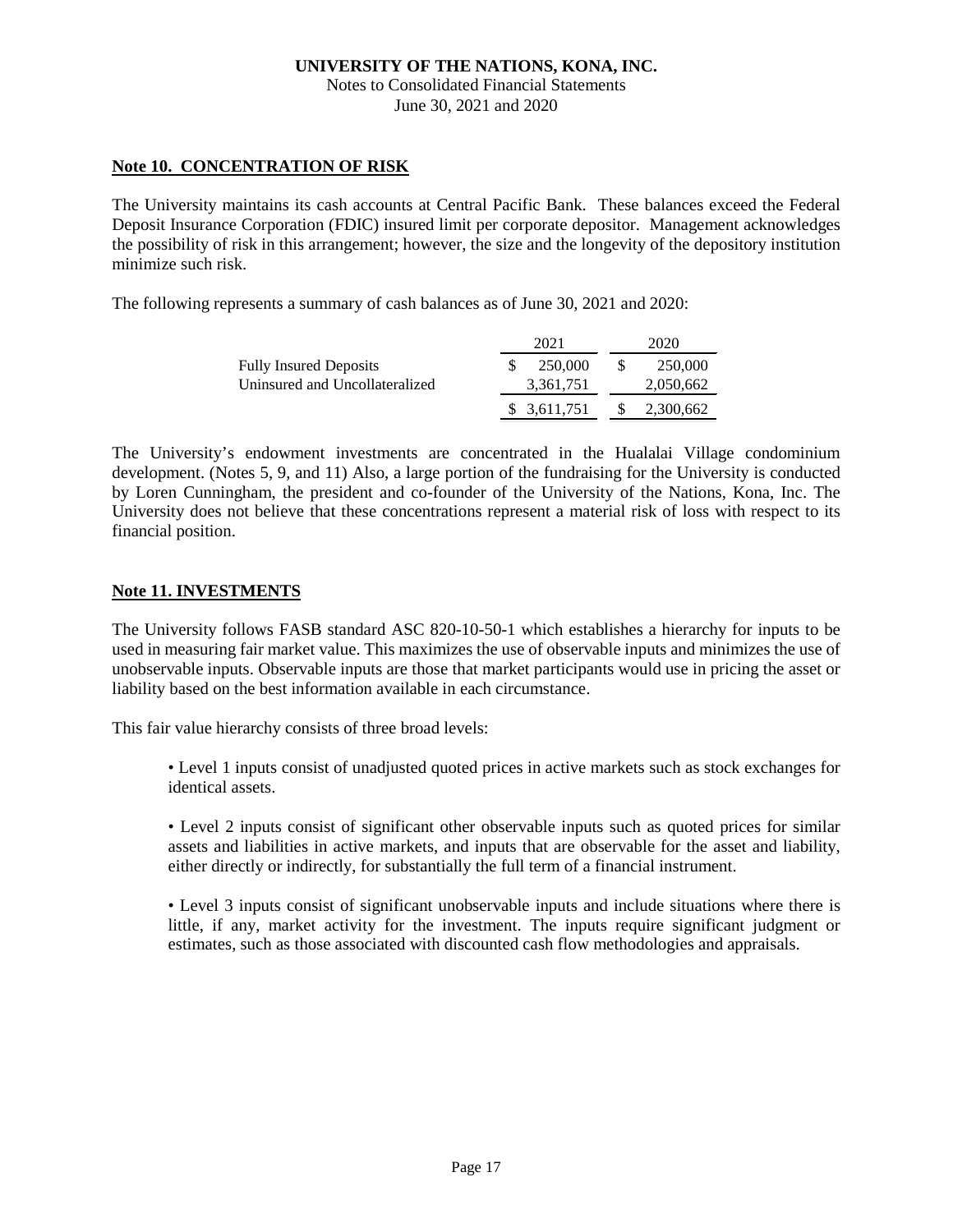#### Notes to Consolidated Financial Statements June 30, 2021 and 2020

## **Note 11. INVESTMENTS (continued)**

Fair values of the Hualalai Condominiums measured on a recurring basis at June 30, 2021 and 2020 are summarized in the following chart:

|               |                       |         | Significant<br>Other Inputs: |         |  | Significant Non-   |       |           |  |
|---------------|-----------------------|---------|------------------------------|---------|--|--------------------|-------|-----------|--|
|               | <b>Ouoted Prices:</b> |         |                              |         |  | Observable Inputs: |       |           |  |
|               |                       | Level 1 |                              | Level 2 |  | Level 3            | Total |           |  |
|               |                       |         |                              |         |  |                    |       |           |  |
| June 30, 2020 |                       | ۰       | S.                           | $\sim$  |  | 2,910,000          | \$    | 2,910,000 |  |
| June 30, 2021 |                       | -       |                              |         |  | 2,910,000          | \$    | 2,910,000 |  |

The Hualalai Condominiums measured at level 3 are based on the real estate value capped at the contractual price per deed restrictions. See Note 5.

There are no other assets or liabilities measured at fair value on a recurring or non-recurring basis.

## **Note 12. DONATED SERVICES, MATERIALS, AND FACILITIES**

In fiscal year ending June 30, 2020, the University remodeled one existing classroom and also placed into service a new classroom. Donated labor in addition to the purchase costs of construction was capitalized accordingly. The University also received a donation of two vehicles during the year. Total in-kind donations of \$30,584 were recorded on the books to reflect the estimated value of these donations as required by FASB standard ASC 958-605-25-16. (See Note 2, *Contributions and Donations in Kind*.)

## **Note 13. RECENT ACCOUNTING PRONOUNCEMENTS**

In February 2016, the FASB issued *ASU 2016-02: Leases*, which requires lessees, among other changes, to recognize most leases on the balance sheet as assets and liabilities as well as provide additional qualitative and quantitative disclosures. This standard has also been postponed by the FASB and is now effective for the University's fiscal year ending June 30, 2023, but early adoption is permitted and mandates a modified retrospective transition method. Management is currently evaluating the impact of these provisions on the financial statements, but expects ASU 2016-02 to add significant assets and liabilities to the statement of financial position.

## **Note 14. COUNTY INSPECTOR ACTION AND CONTINGENT LIABILITY**

In April of 2020, Hawaii County building inspectors visited the campus and subsequently required permits for a number of structures that did not have them. The University agreed with the County to determine those structures for which it would pursue permits and those planned for relocation or removal.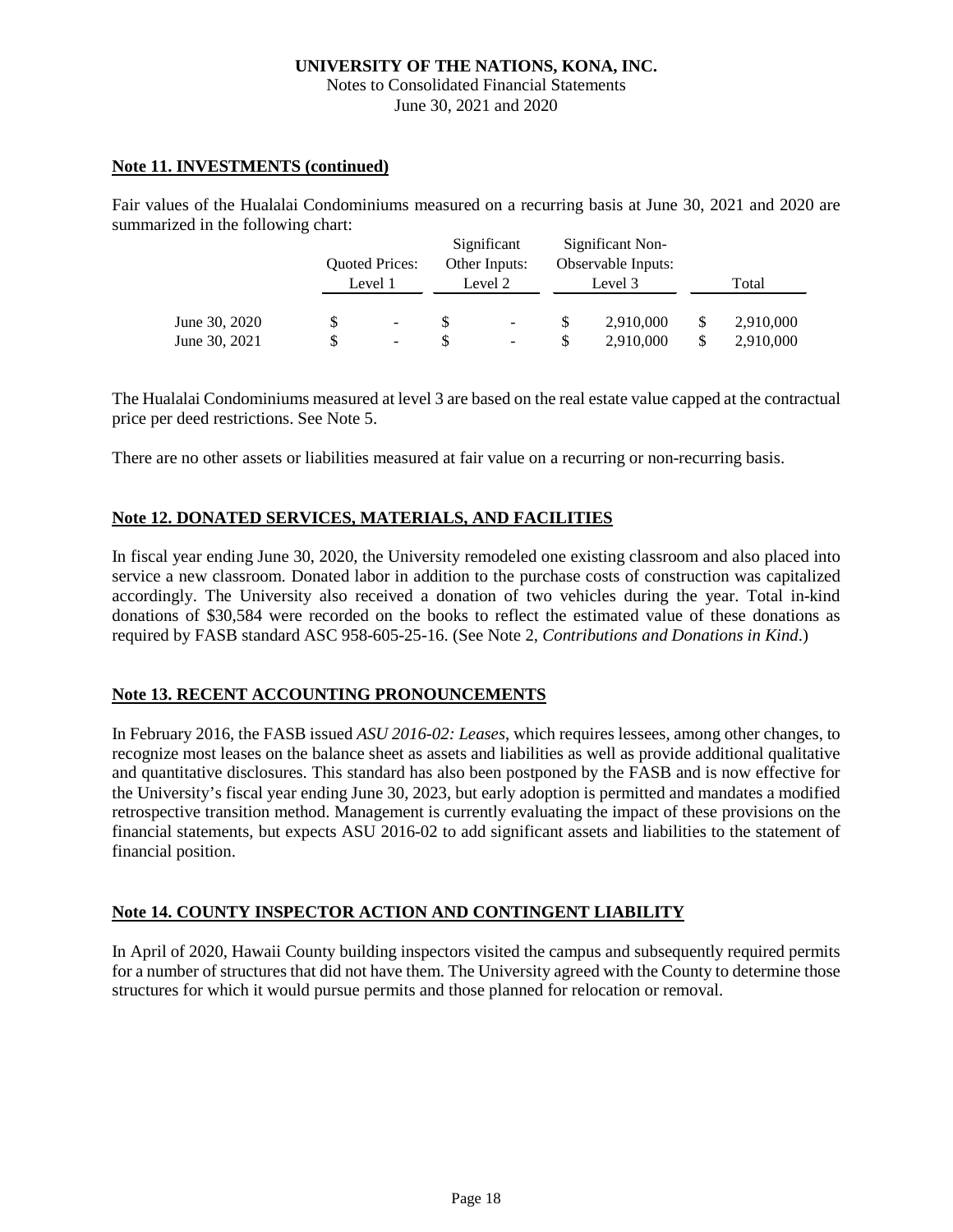Notes to Consolidated Financial Statements June 30, 2021 and 2020

## **Note 14. COUNTY INSPECTOR ACTION AND CONTINGENT LIABILITY (continued)**

As a result, five temporary housing units which had been constructed in 2018 and 2019 were demolished in November of 2020 resulting in a net book loss of \$363,337. Some outlying service structures were also demolished as a result of the County action but had already been fully depreciated in prior fiscal years.

An agreed timeline is being negotiated with the County for the remainder of the questioned structures. Although the University is at risk of fines for structures not removed by the timeline, management expects to be able to meet such agreed-upon timeline.

## **Note 15. IMPACT OF COVID-19**

On March 23, 2020, the University suspended all classes and outreaches due to the COVID-19 pandemic which in turn negatively impacted tuition, outreach services, and liquidity for the rest of that fiscal year. The campus reopened with one training course in July of 2020, another in August, 2020, and nine more in late September, 2020. Additional progress was made until resuming full capacity in September, 2021.

Several outbreaks of COVID-19 have occurred on the University campus, resulting in quarantines of various levels for campus residents and a regular reviews of campus protocols by the County and/or campus leadership. Classes in FYE 2021 were accomplished through a combination of online technology and inperson learning. Outreach activities commencing in December of 2020 were limited to the United States but subsequent outreaches have gone to foreign countries where COVID-19 restrictions are minimal as well as locations in Hawaii and the U.S. mainland.

On May 4, 2020, the University received loan proceeds in the amount of \$87,500 under the U.S. Government Paycheck Protection Program ("PPP"). The PPP was established as part of the Coronavirus Aid, Relief and Economic Security Act ("CARES Act). The loans and accrued interest were forgivable as long as the borrower used the loan proceeds for eligible purposes, including payroll, benefits, rent, and utilities, and also maintained its payroll levels.

By June 30, 2020, the University had substantially met the requirements for forgiveness. Consistent with FASB ASC 958-605 for non-profit entities, it recorded the loan proceeds as a contribution for the fiscal year ended June 30, 2020. The loan was officially forgiven in the fiscal year ended June 30, 2021.

## **Note 16. ACQUISTION OF INTERNATIONAL CHRISTIAN SCHOOLS**

In August of 2020, the board of International Christian Schools (ICS) which operated a Christian non-profit K-12 school in Kailua-Kona, as well as a preschool on the University campus, decided to dissolve and turn over its net assets and operations to the University. The transfer of ICS assets and liabilities to the University was accomplished in February, 2021, and a donation for the net amount of \$60,982 was recorded for the fiscal year ended June 30, 2021. All operating revenue and expenses after the effective date of the transfer are included as part of the regular operations of the University.

The Preschool had a condo with a related mortgage. The University sold one of their condos to pay off the mortgage and acquire the new Preschool condo. The net results of these transactions were minimal to the financial position of the University.